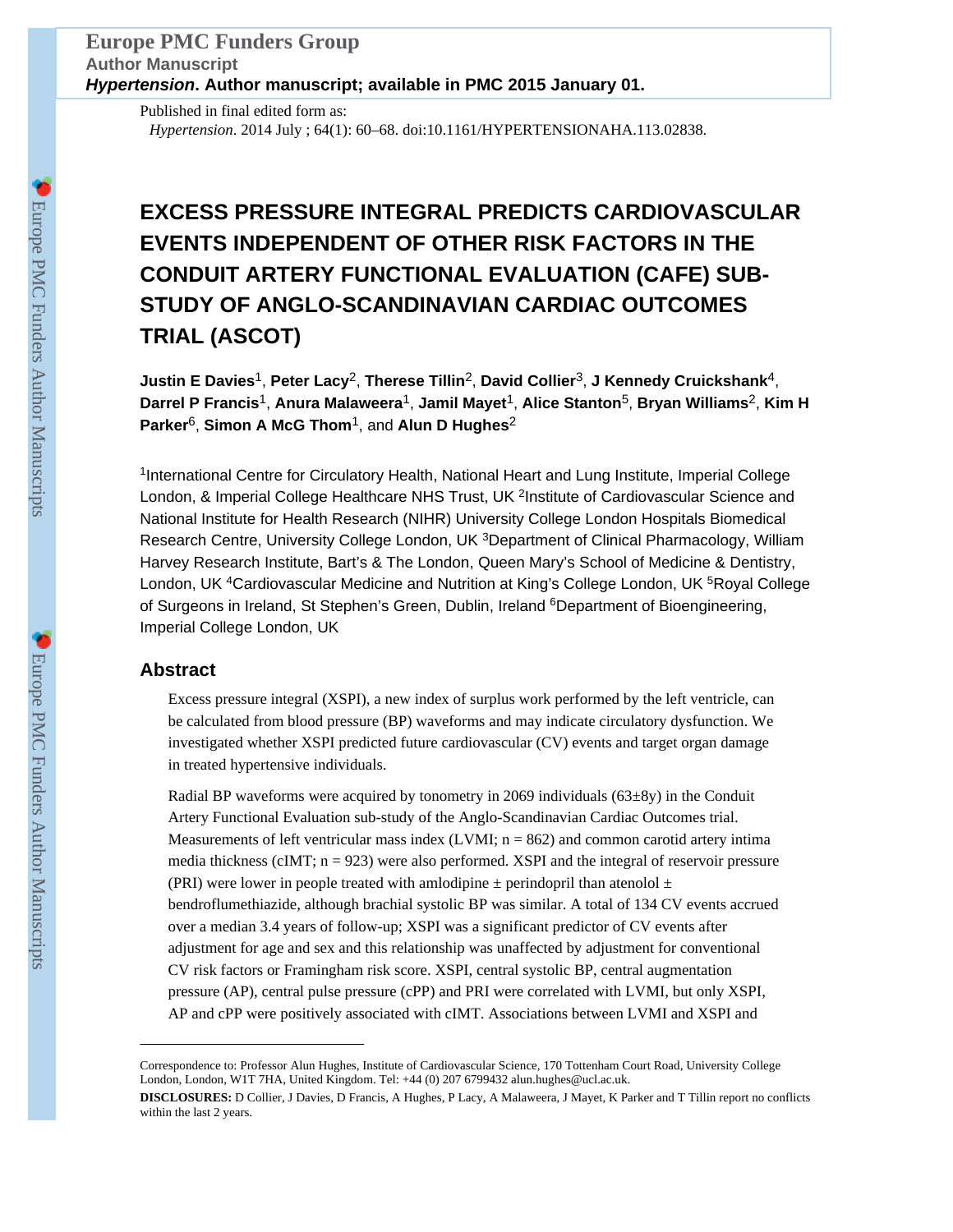PRI, and cIMT and XSPI were unaffected by multivariable adjustment for other covariates. XSPI is a novel indicator of CV dysfunction and independently predicts CV events and target organ damage in a prospective clinical trial.

#### **Keywords**

Blood Pressure; Cardiovascular events; Antihypertensive therapy

# **INTRODUCTION**

Systolic and diastolic blood pressure (BP) are important modifiable risk factors for cardiovascular (CV) disease (1). Recently there has been increased interest in the potential predictive value of other parameters derived from the BP waveform. The complex interactions between the heart and the arterial system cause distinctive changes in the BP waveform with aging and disease. Two basic concepts have been advanced to explain these changes: Windkessel models and wave transmission models. Windkessel models describe the pressure waveform in terms of a compliant elastic arterial component coupled to an outflow resistance corresponding to the microcirculation. This is a simple and intuitive model of the circulation, but its limitations in systole are well recognised. This approach has been largely supplanted by models based on arterial wave travel (2;3). Westerhof *et al.* (4) devised a method for the separation of arterial waves into their forward and backward travelling components, but the original approach requires the simultaneous measurement of arterial pressure and flow at the same location, which is difficult to perform non-invasively. Studies using proxies for wave reflection such as central augmentation index (AIx) have not consistently shown associations with major adverse CV events (5-8), and a recent metaanalysis (9) found that although increased AIx was associated with increased risk of CV events overall, there was significant heterogeneity between studies. Recently we suggested that this may be because AIx is a composite index of arterial compliance and wave reflection (10). An alternative approach has been proposed by Wang *et al.* (11) where the arterial waveform may be simply described by a heuristic model incorporating elements from both Windkessel and wave analysis, termed the reservoir-wave model (12). Wang *et al*. used simultaneous measurement of arterial pressure and flow to permit the separation of the measured pressure into reservoir and excess pressure components. More recently, Parker *et al*. (13) have shown that reservoir pressure can be estimated from the pressure waveform alone and that the integral of reservoir pressure (PRI) corresponds to the theoretical minimum hydraulic work required to generate the required stroke volume. Reservoir pressure calculated from central BP waveforms has recently been shown to correlate with reflected pressure and to predict cardiovascular events in high risk patients (14). Importantly the integral of the excess pressure (XSPI), the difference between the measured BP waveform and PRI, is an index of unnecessary work done by the ventricle in each cardiac cycle and elevated XSPI is likely to be indicative of circulatory dysfunction. We therefore hypothesized that higher XSPI would be associated with increased target organ damage and future CV events and tested this hypothesis in a retrospective analysis of data collected in the Conduit Artery Functional Evaluation (CAFE) and Hypertension Associated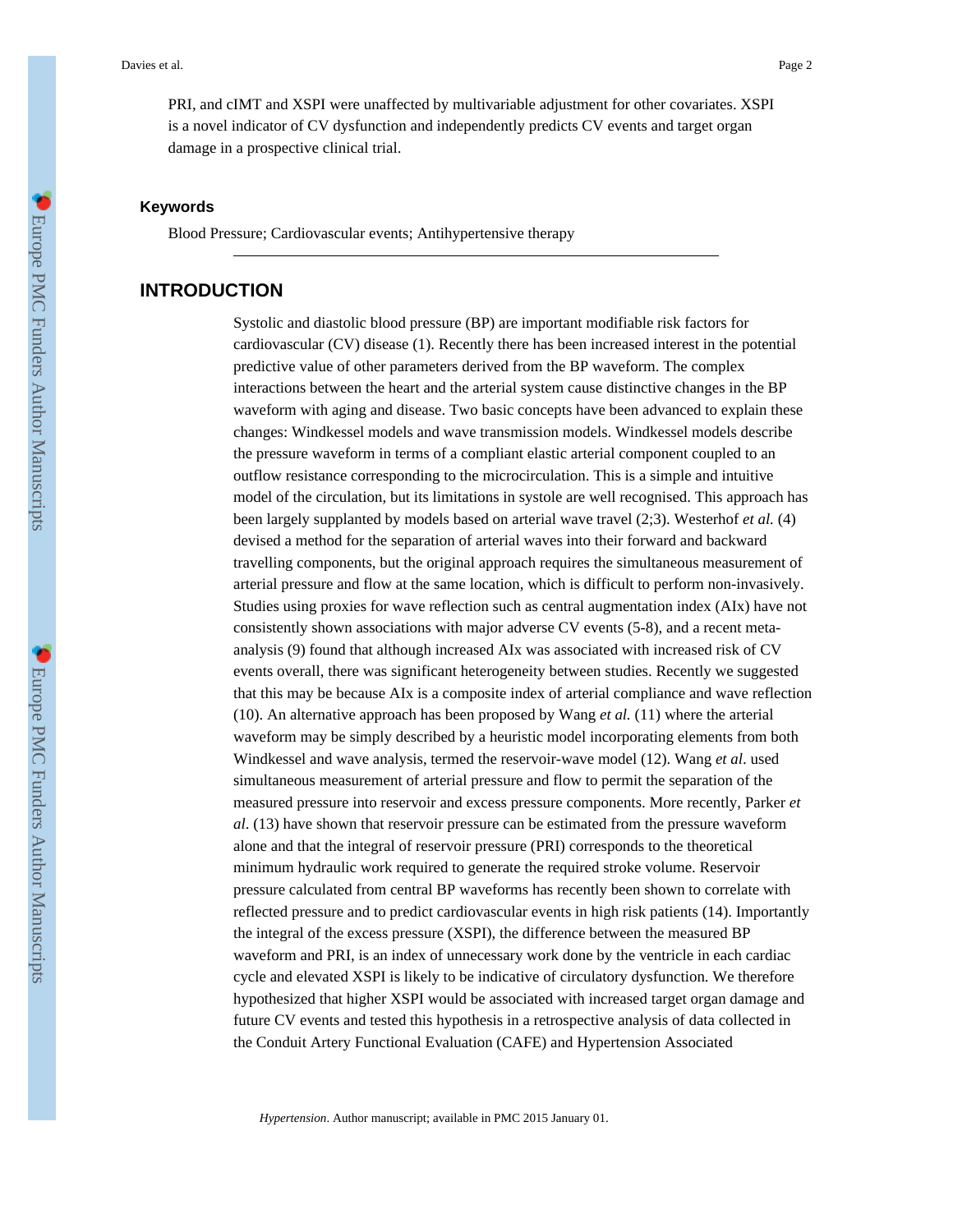Cardiovascular Disease (HACVD) sub-studies of the Anglo-Scandinavian Cardiac Outcomes Trial (ASCOT).

# **METHODS**

Details of ASCOT (15), CAFE (16) and HACVD (17) have been published previously. In brief, ASCOT recruited 19,257 hypertensive patients, on or off antihypertensive treatment, with three or more other risk factors for CV disease (male sex, age >55 years, a history of smoking, left ventricular hypertrophy, family history of early coronary heart disease (CHD), microalbuminuria or proteinuria, non-insulin dependent diabetes, peripheral vascular disease, previous stroke or transient ischaemic attack, or a ratio of plasma total cholesterol to HDL-cholesterol of six or higher). Participants were randomized to one of the two blood pressure-lowering strategies: either amlodipine±perindopril or atenolol ±bendroflumethiazide as required. People with a fasting total cholesterol of <6.5mmol/L, who were untreated with a lipid lowering agent at randomization were additionally randomized to a nested factorial study of 10 mg atorvastatin vs. placebo. Patients randomized to the BP lowering study were followed for a period of 5.5 years. 174 individuals had a CV event prior to baseline assessment; these were excluded from the analysis. All studies were approved by the relevant institutional review committees; were adherent to the principles of the Declaration of Helsinki , and all participants gave informed consent.

The CAFE sub-study included 2199 patients enrolled in five ASCOT centres in UK and Ireland (figure 1). Initial measurements were made in CAFE approximately 1 year (median (range) 9 (6 - 18) months) after randomization. Radial tonometry was performed using a Sphygmocor device (Atcor Medical, Australia) and central systolic blood pressure (cSBP), augmentation index (AIx) and heart rate corrected augmentation index (AIx75) calculated as previously described (16). A composite of total CV events and procedures as defined in ASCOT was used as the primary endpoint. Total CV events were defined as cardiovascular mortality, non-fatal myocardial infarction (symptomatic and silent), unstable angina, chronic stable angina, fife threatening arrhythmias, non-fatal heart failure, non-fatal stroke, peripheral arterial disease, revascularization procedures, and cerebrovascular events including transient ischaemic attack, retinal vascular thrombosis and reversible ischaemic neurological deficit. This endpoint differs from that used in the original analysis reported in the CAFE study (16), which also included development of renal impairment as an additional *post hoc* endpoint. To allow comparison with the earlier work the CAFE endpoint was also examined as a secondary objective. Waveforms were calibrated to brachial cuff blood pressure measurements according to manufacturer's instructions.

HACVD recruited a total of 1006 individuals from two of the five ASCOT centres that also participated in CAFE. These individuals underwent extensive additional cardiovascular phenotyping; 933 of these patients also had baseline measurements of central BP as part of the CAFE sub-study (Figure 1) of these 862 had valid measurements of left ventricular (LV) mass and 924 had valid measurements of common carotid intima media thickness (cIMT). In addition to brachial and central BP, these participants underwent measurement of LV mass indexed to height<sup>2.7</sup> (LVMI) and cIMT in both common carotid arteries using a HDI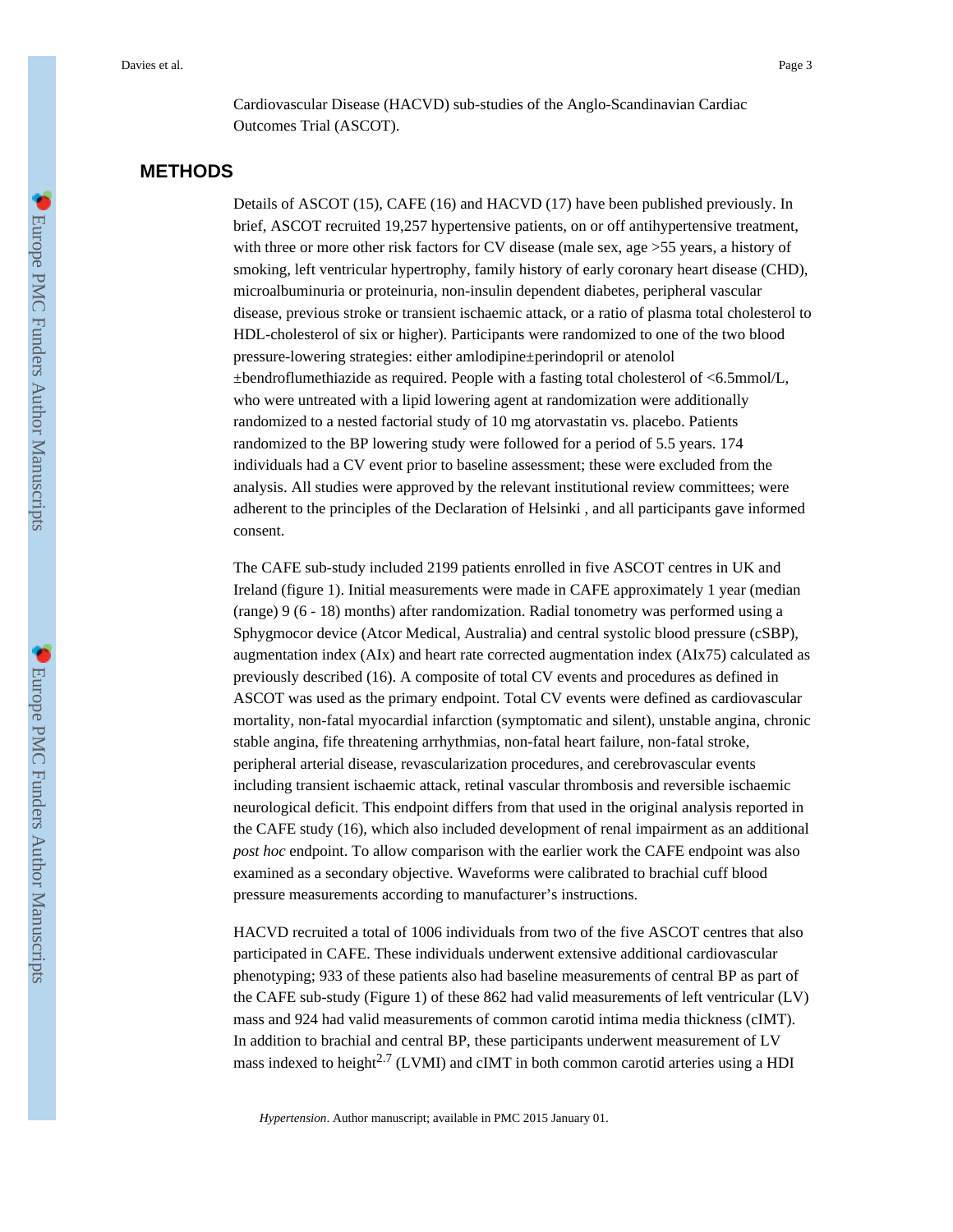Davies et al. Page 4

5000 ultrasound device (Philips Healthcare, UK) by 3 experienced echocardiographers and performed according to American Society of Echocardiography guidelines(18;19). LV mass was calculated as:

$$
LV mass = 0.8 \times \left\{ 1.04 \left[ \left( LVIDd + PWTd + SWTd \right)^3 - \left( LVIDd \right)^3 \right] \right\} + 0.6
$$

where *LVIDd* is LV internal dimension at end diastole, *PWTd* is posterior wall thickness at end diastole and *SWTd* is septal wall thickness at end diastole. Mean far wall cIMT was quantified using a validated automated program (AMS) (20). Intraclass correlation coefficients for LV mass and cIMT between observers were 0.88 and 0.94 respectively  $(n=12)$ .

# **Calculation of reservoir and excess pressures and their relationship to left ventricular work**

Reservoir pressure (figure 2) was calculated from the ensemble averaged radial tonometric waveforms recorded by the Sphygmocor device without the application of a generalized transfer function. In brief, sphygmocor \*.txt files were saved and data subsequently imported into Matlab (Mathworks, Inc, Natick, Massachusetts, USA) for analysis using customised programs based on (10;21). Further details are provided in Supplementary data. Reservoir pressure is assumed to vary temporally in the same way throughout aorta and large elastic arteries, but with a time lag that depends on the location and wave propagation characteristics of the arteries (13). Mass conservation in an arterial system containing N vessels requires

$$
Q_0(t) = \sum_{n \in N} C_n \frac{d\overline{P}(t - \tau_n)}{dt} + \sum_{n \in N} \frac{\overline{P}(t - \tau_n) - P_{\infty}}{R_n} \tag{1}
$$

where  $Q_0(t)$  is the volume flow rate at the aortic root,  $C_n$  is the compliance of the vessel segment *n*,  $\overline{P}(t)$  is the reservoir pressure at the aortic root,  $\overline{P}(t - \tau_n)$  is the reservoir pressure in vessel *n*,  $R_n$  is the resistance of vessel *n*,  $\tau_n$  is the time it takes for a wave to travel from the aortic root to vessel *n* and  $P_{\infty}$  is the pressure at zero flow.

Excess pressure in vessel n  $(XSP_n)$  is defined as the difference between the measured pressure  $P_n(t)$  and the reservoir pressure

$$
XSP_n(t) = P_{n(t)} - \overline{P}(t - \tau_n) \quad (2)
$$

Hydraulic work done by the ventricle (W) depends on the volume flow rate  $Q_0 t$  and the pressure in the aortic root

$$
W = \int_{0}^{T} \overline{P}(t) Q_0(t) dt
$$
 (3)

where *t* corresponds to the cardiac period. This work can be separated into reservoir and excess work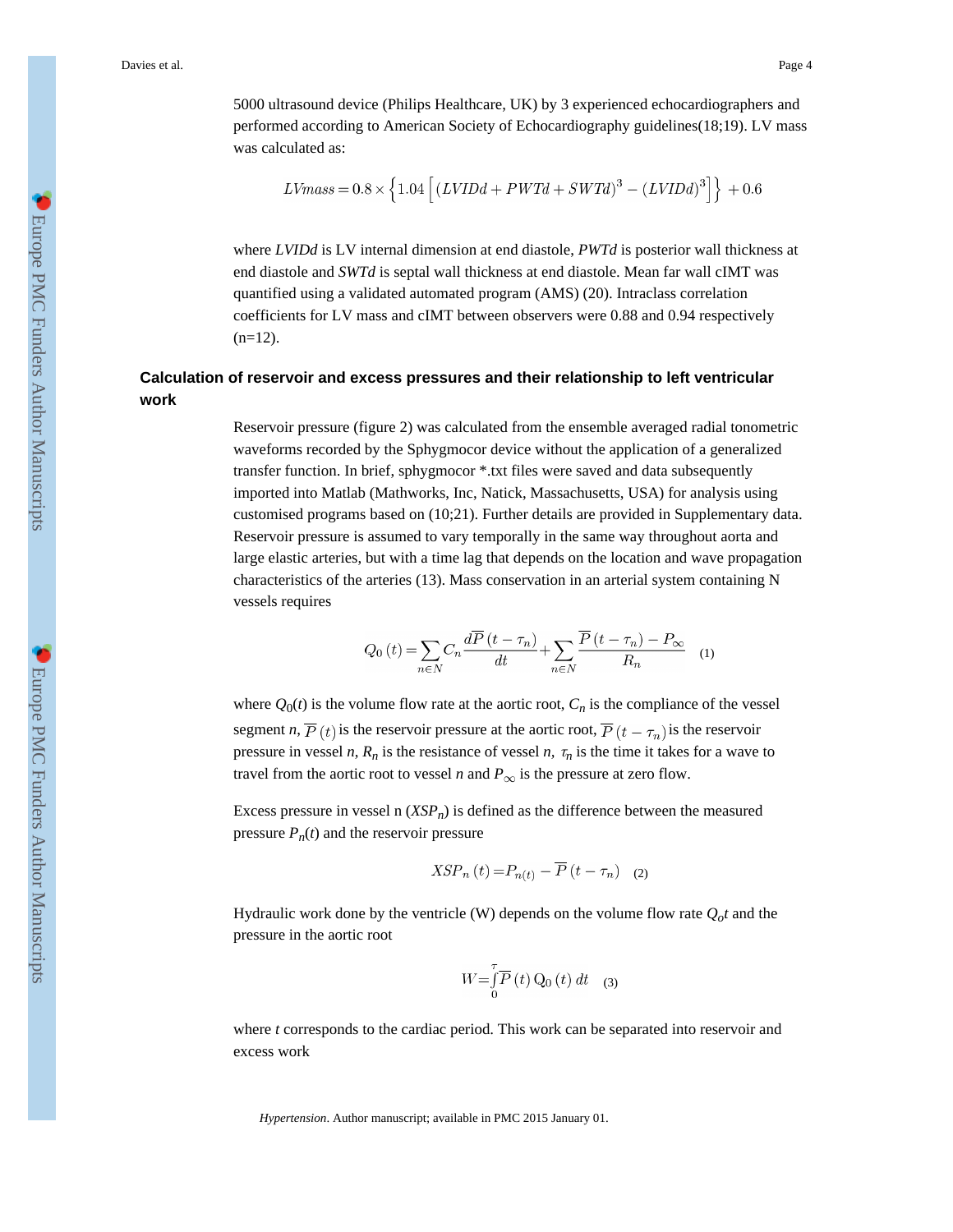$$
W = \int_{0}^{T} \overline{P}(t) Q_0(t) dt + \int_{0}^{T} XSP_0(t) Q_0(t) dt \equiv \overline{W} + XSW \quad (4)
$$

where reservoir work  $(\overline{W})$  is the hydraulic work done by the ventricle against the reservoir pressure and the excess work (*XSW*) is the work done against the excess pressure at the aortic root. For a given flow,  $Q_o(t)$  the integral of the excess pressure (XSPI) is therefore an index of the excess work done by the ventricle.

#### **Statistical analysis**

Continuous data are presented as means (SD), medians (interquartile range) or means (95% confidence interval) as indicated. Skewed data were log transformed for analysis. Statistical analysis was performed in STATA 12.1 (StataCorp, College Station, Texas, USA). Treatment groups were compared using a Student's *t*-test for continuous data and a Chi<sup>2</sup> test for categorical data. Correlations were assessed using Pearson's correlation coefficients (r) and multivariable linear regression was also performed. Age, sex, mean arterial pressure, central augmentation pressure (AP), diabetes, total and high density lipoprotein smoking and BP treatment allocation were included *a priori* as covariates for cIMT while age, sex, mean arterial pressure, AP and BP treatment allocation were chosen *a priori* for inclusion in models of LVMI based on associations reported in previous studies. Regression diagnostics including assessment of collinearity was performed. Survival analysis of the relationship between cardiovascular events and BP parameters was assessed using Nelson Aalen analysis and univariate and multivariable Cox regression. The proportional hazards assumption was examined using scaled Schoenfeld residuals. For multivariable Cox regression, classical cardiovascular risk factors: age, sex, systolic blood pressure, diabetes, total and high density lipoprotein and smoking were included *a priori* as covariates. In an alternative model a 10 year cardiovascular risk estimate based on the Framingham risk score (22) was included to examine further the possible independent predictive utility of XSPI and other hemodynamic parameters. To compare the predictive ability of survival models with and without XSPI we calculated Harrell's C statistic using the *somersd* command in Stata(23). We also computed net reclassification improvement (NRI) and integrated discrimination improvement (IDI) as measures of the incremental value of XSPI.(24)

# **RESULTS**

The characteristics of the participants at randomization and at the time of the first visit are shown in table 1. The majority of participants were men and approximately a quarter were current smokers or were diabetic. Participants in the HACVD subgroup were very similar to the whole group (table 1). A total of 134 total CV first events accrued over a median followup period of 3.45 y.

# **Differential effects of antihypertensive treatment regimen on blood pressure and derived variables**

As previously reported (16), treatment with atenolol  $\pm$  bendroflumenthiazide and amlodipine  $\pm$  perindopril achieved similar levels of control of brachial systolic BP, although diastolic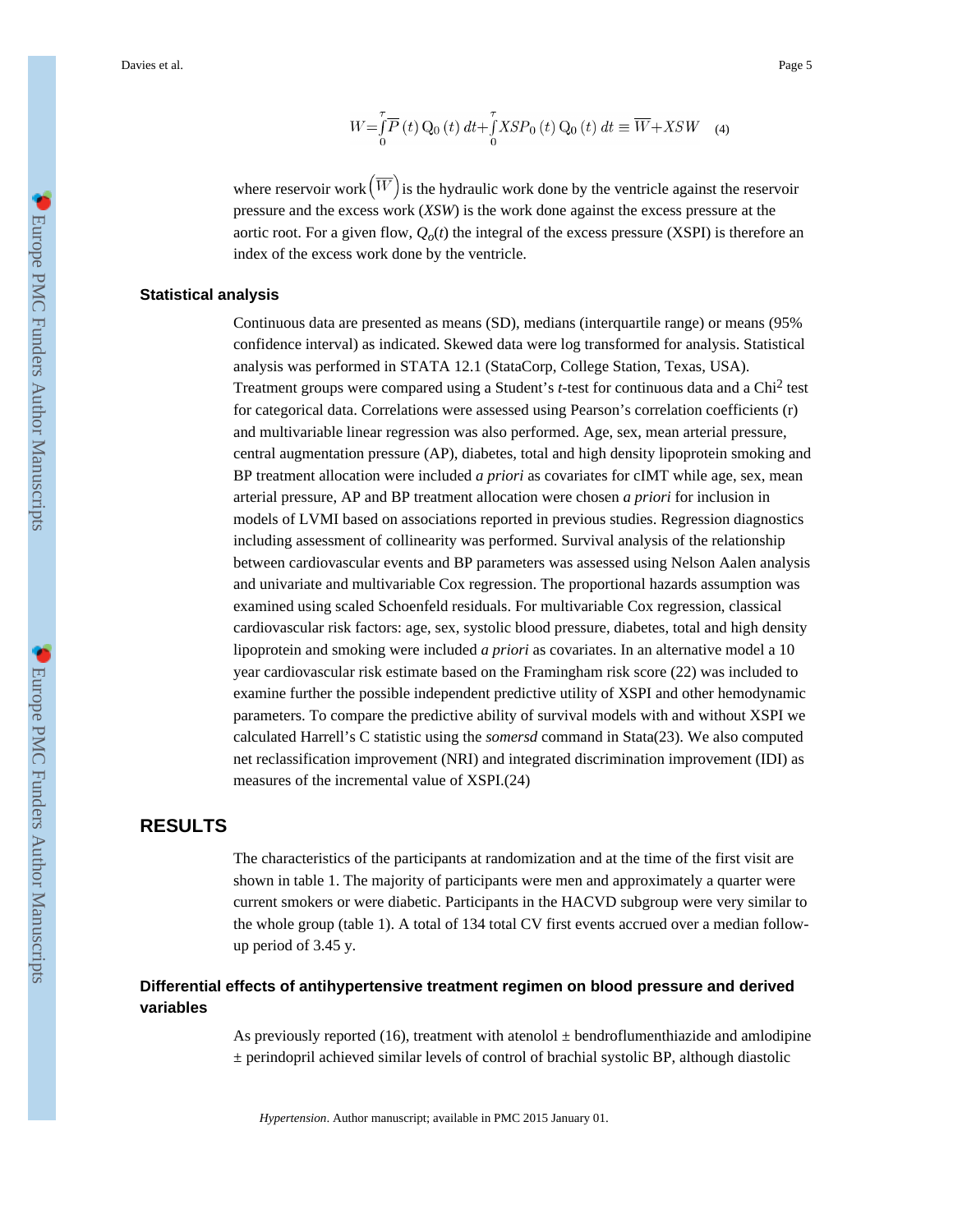BP was lower in the amlodipine-based regimen. XSPI, PRI and peak reservoir pressure were significantly lower in individuals randomised to amlodipine  $\pm$  perindopril (table 1). Amlodipine  $\pm$  perindopril treatment was also associated with lower cSBP, lower AIx and AIx75, and higher heart rates than atenolol±bendroflumenthiazide.

#### **Inter-relationships between BP measures**

Interrelationships between hemodynamic measures are shown in table 2. XSPI and cPP showed a close correlation ( $r = 0.84$ ;  $p < 0.001$ ). XSPI also correlated with augmentation pressure (AP;  $r = 0.69$ ;  $p \le 0.001$ ) and showed a weak inverse correlation with heart rate ( $r =$  $-0.23$ ; p <0.001). There was a moderate correlation between PRI and AP (r = 0.57; p <0.001) or AIx ( $r = 0.60$ ; p<0.001) and a strong inverse correlation with heart rate ( $r = -0.87$ ;  $p<0.001$ ). The correlation between XSPI and PRI was modest ( $r = 0.21$ ;  $p < 0.001$ ).

# **Excess pressure integral and reservoir pressure integral as predictors of cardiovascular events**

Of the measured BP parameters, XSPI, AP, AIx and AIx 75 were significant predictors of CV events in a Cox regression analysis after adjustment for age and sex (table 3), with XSPI being the strongest predictor. The association between XSPI and CV events was also evident when XSPI was subdivided into quartiles (figure 3). The association between XSPI and CV events was little altered by inclusion of conventional CV risk factors, either individually (not shown), collectively (table 4) or when summarized by Framingham risk score (table 4). Inclusion of heart rate or body mass index (BMI) in models had no effect on the association between XSPI and CV events (data not shown). cPP (table 4) or AP (data not shown) were not significant predictors of CV events when forced into a model containing XSPI and Framingham risk score although the latter two variables remained independent predictors of CV events. Inclusion of other BP measures (e.g. diastolic pressure, brachial pulse pressure) or antihypertensive treatment regimen had no substantial effect on models. Harrell's C statistic increased from 0.576 to 0.615 ( $p = 0.04$ ) following inclusion of quartiles of XSPI into the Cox model containing Framingham risk score and both  $NRI = 0.262$  (95%) confidence limits  $0.129, 0.401$  and IDI =  $0.005$  (95% confidence limits  $0.000, 0.013$ ) increased significantly.

XSPI also predicted the post-hoc defined composite outcome of total cardiovascular events/ procedures and development of renal impairment used in the original CAFE study (standardized HR (95% confidence interval) = 1.42 (1.21, 1.67);  $p < 0.001$ ; cPP was also a significant predictor of events in this post-hoc model as previously reported (16).

#### **Associations with target organ damage and left ventricular function**

The majority of hemodynamic measures with the exception of diastolic BP and AIx or AIx75 were significantly correlated with LVMI (table 5A). In contrast only XSPI (positively), diastolic BP (negatively) and central pulse pressure and AP (positively) were associated with cIMT (table 3). XSPI was also correlated with measures of LV systolic and diastolic function (Table 5B). XSPI In multivariable models XSPI and PRI remained significantly associated with LVMI when other hemodynamic measures were included in models (table 6). The association between XSPI and cIMT was also unaffected after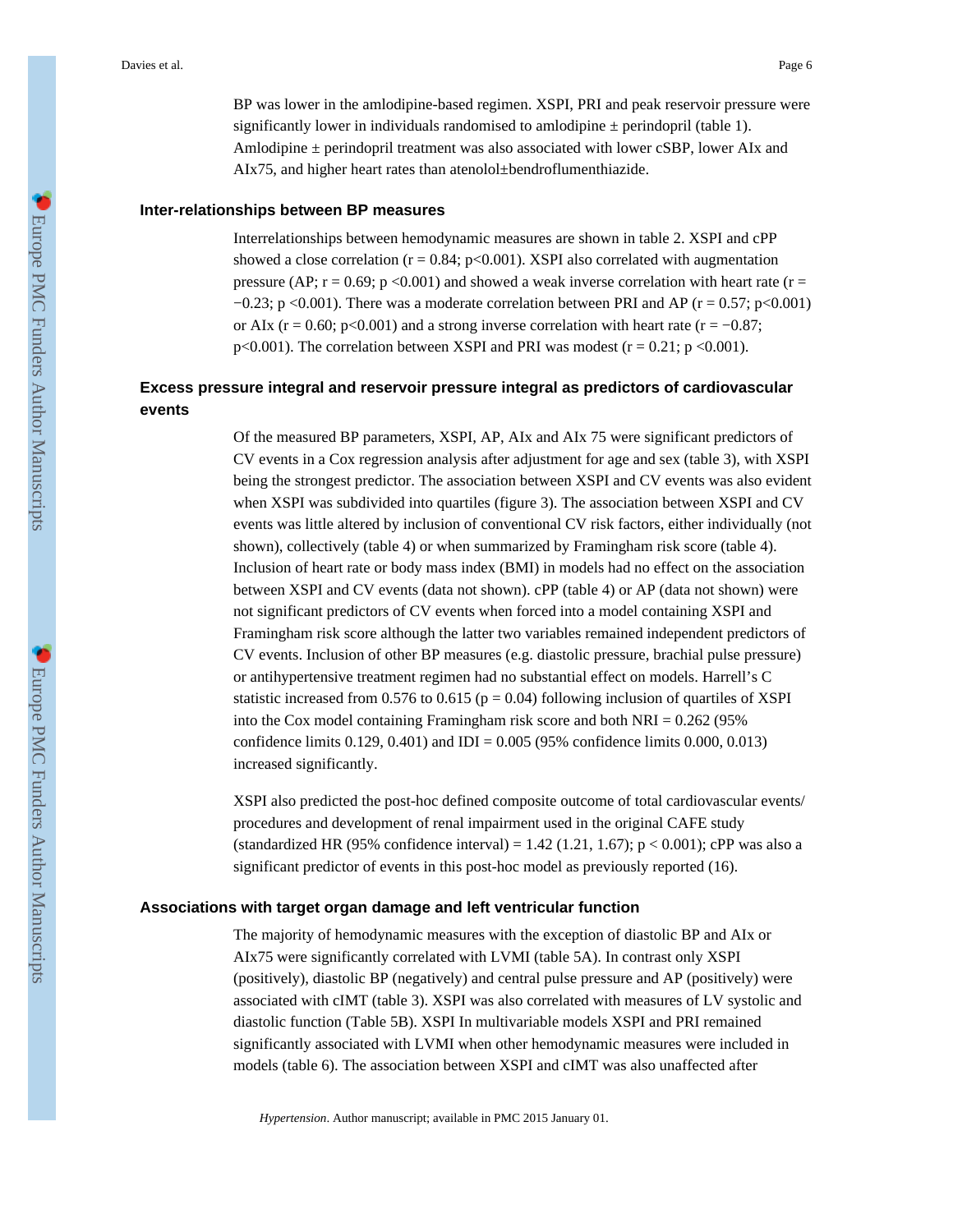adjustment for other covariates (table 6); additional adjustment for BMI also failed to attenuated the association between XSPI and cIMT (not shown).

# **DISCUSSION**

Elevated XSPI, a novel measure of circulatory dysfunction, was associated with cardiovascular target organ damage and predicts incident CV events in people with well controlled hypertension. Higher reservoir pressure was associated with increased left ventricular mass, but was not associated with increased cIMT, and was not associated with an increased risk of cardiovascular events.

High BP is a well-established risk factor for CV events but previous studies have reported conflicting results regarding the prognostic value of parameters derived from the BP waveform (5-8). There is some evidence that central pressure may be a better predictor of CV events than conventional BP measures (9), although this remains to be convincingly established (25). In contrast, assessment of wave reflection has been more consistently associated with increased risk of CV events (26), but the requirement for simultaneous measurements of pressure and flow limits the general applicability of this approach outside a research setting. Use of pressure-based approximative methods to estimate the magnitude of reflection give values that differ substantially from those obtained using measured pressure and flow (27), although the amplitude of the reflected wave calculated by this approach does independently predict target organ damage and CV events (28-30).

XSPI is a novel measure derived from the pulse waveform that does not require use of a transfer function and is easily implemented with potential to be automated and used in a clinical setting. Theoretical analysis (13) suggests that it provides information about surplus work performed by the ventricle and when radial measurements are employed it may also incorporate information regarding the state of the peripheral arterial system. Previous studies have also reported that central pressure is more strongly associated with cIMT (31;32) and left ventricular hypertrophy (32;33) and a recent study of high risk patients with suspected coronary artery disease both XSPI and PRI calculated from estimated central waveforms were predictive of subsequent cardiovascular events (14). Our data based on radial waveforms confirm and extend these observations. We also show that while both excess pressure and reservoir pressure are related to LV mass and function (consistent with both of these parameters reflecting hemodynamic load), only excess pressure correlates with cIMT, suggesting that this measure is more closely related to atherosclerotic disease, possibly through endothelial dysfunction accounting for poor circulatory function and enhanced propensity to atherosclerosis.

Interestingly, in this study AIx was more closely related to reservoir pressure than excess pressure. This is consistent with previous reports in people undergoing coronary angiography (34;35) and suggests that central AIx may be viewed more as an indicator of central aortic compliance than reflection of large discrete waves. This observation is also consistent with a recent meta-analysis which suggested only a minor role for wave reflection in the pressure augmentation that occurs with aging (36).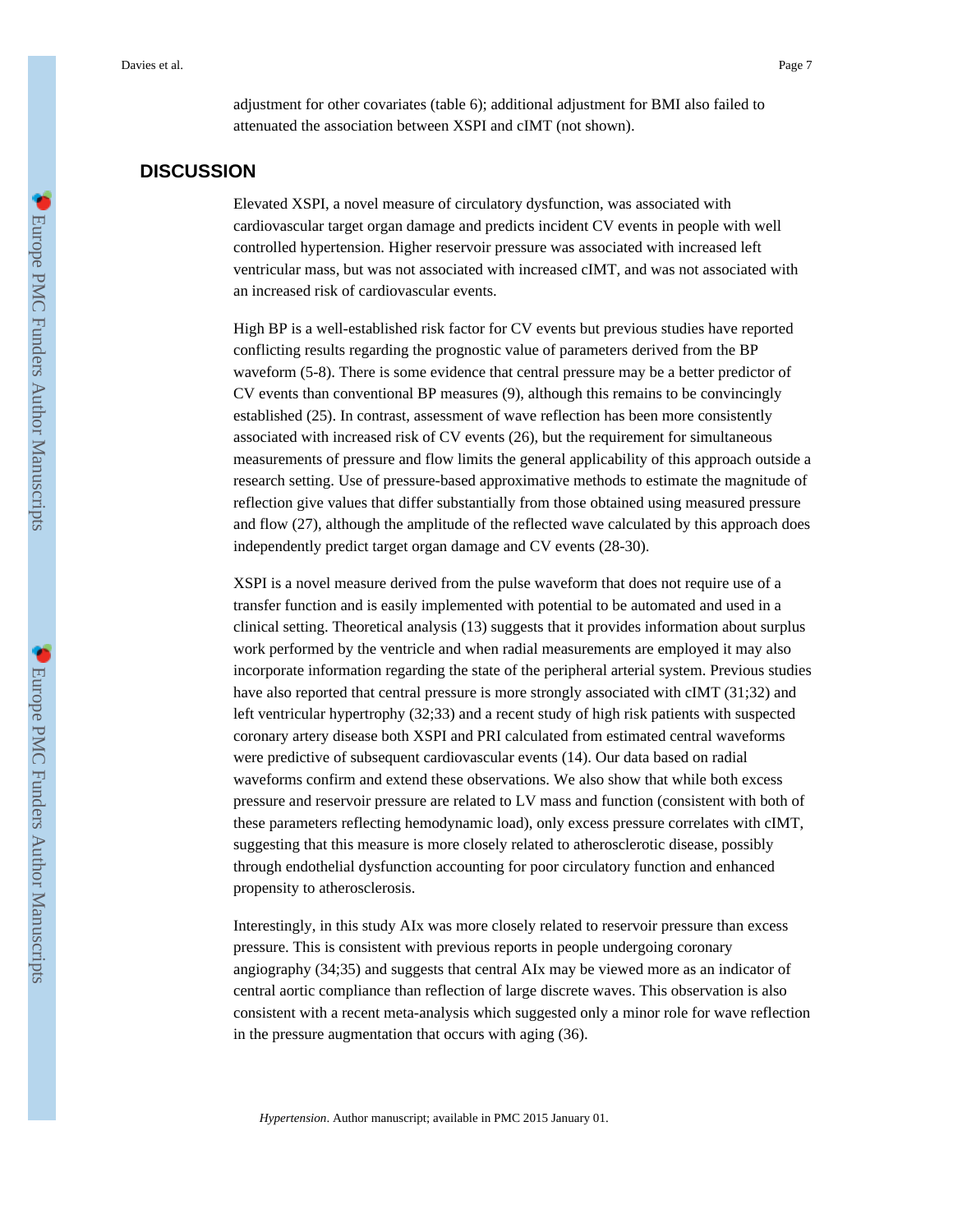This study has several limitations: CV outcomes were pooled and there were insufficient events to allow an analysis by individual subtypes of CV event; all participants were hypertensive individuals participating in a randomized clinical trial; and the sample did not include a large proportion of women. The findings may therefore not be applicable to other populations. The study used a retrospective analysis of prospective data although it seems unlikely that this will have introduced bias into the findings.

#### **Perspectives**

Calculation of the reservoir and excess pressure from the measured pressure waveform is straightforward and can be applied to any prospective or retrospective data sets where pressure waveforms are recorded and use of a generalized transfer function is not required. The recent development of oscillometric cuff-based approaches (reviewed in (37)) that record the pressure waveform in addition to measuring BP may make this approach more widely applicable. The method has a sound mathematical and theoretical basis linking it to excess ventricular work and to future cardiovascular events, and it provides unique insight into cardiovascular physiology. Excess pressure time integral predicted cardiovascular events in a moderate sized sub-set (10%) of the ASCOT participants and is additive to the predictive value of conventional risk factors. Finally, by differentially discriminating between different drug classes this measurement offers a potentially new tool for selection of pharmacological therapies on a patient specific basis.

#### **Supplementary Material**

Refer to Web version on PubMed Central for supplementary material.

#### **Acknowledgments**

**SOURCES OF FUNDING:** The CAFE and HACVD studies were independent, investigator-initiated, investigatordesigned, and investigator-led study funded by a grant program from Pfizer UK. D Francis, A Hughes, J Mayet and S Thom received support from the Biomedical Research Centre Award to Imperial College Academic Health Sciences Centre and the BHF Research Centre Excellence Award to Imperial College London. D Francis was supported by a British Heart Foundation Senior Clinical Fellowship. J Davies was supported by a National Institute Heath Research (Walport) Clinical Lectureship. B Williams is an NIHR Senior Investigator and receives support from the NIHR UCL Hospitals Biomedical Research Centre. We acknowledge the contribution of Tom Williams, University of Leicester, UK, for extraction and collation of the raw waveform data used in this analysis. The investigators also acknowledge the invaluable support of the clinical trial doctors, nurses, and support staff for their important contributions. In addition, we thank all the patients who participated in the study.

The CAFE and HACVD sub-studies were supported by investigational grants from Pfizer International, New York, NY, USA. The principal funding source for ASCOT was Pfizer, New York, NY, USA, additional funding was also provided by Servier Research Group, Paris, France, and Leo Laboratories, Copenhagen, Denmark.

JK Cruickshank has received honoraria and served as a consultant/advisory board member for Pfizer. A Stanton has received honoraria from Pfizer. S Thom reports receiving research funding and acting in a consultant/advisory board capacity for Pfizer. B Williams has received travel grant support and honoraria from Pfizer for lectures at international conferences.

### **REFERENCES**

(1). Lewington S, Clarke R, Qizilbash N, Peto R, Collins R. Age-specific relevance of usual blood pressure to vascular mortality: a meta-analysis of individual data for one million adults in 61 prospective studies. Lancet. 2002; 360:1903–1913. [PubMed: 12493255]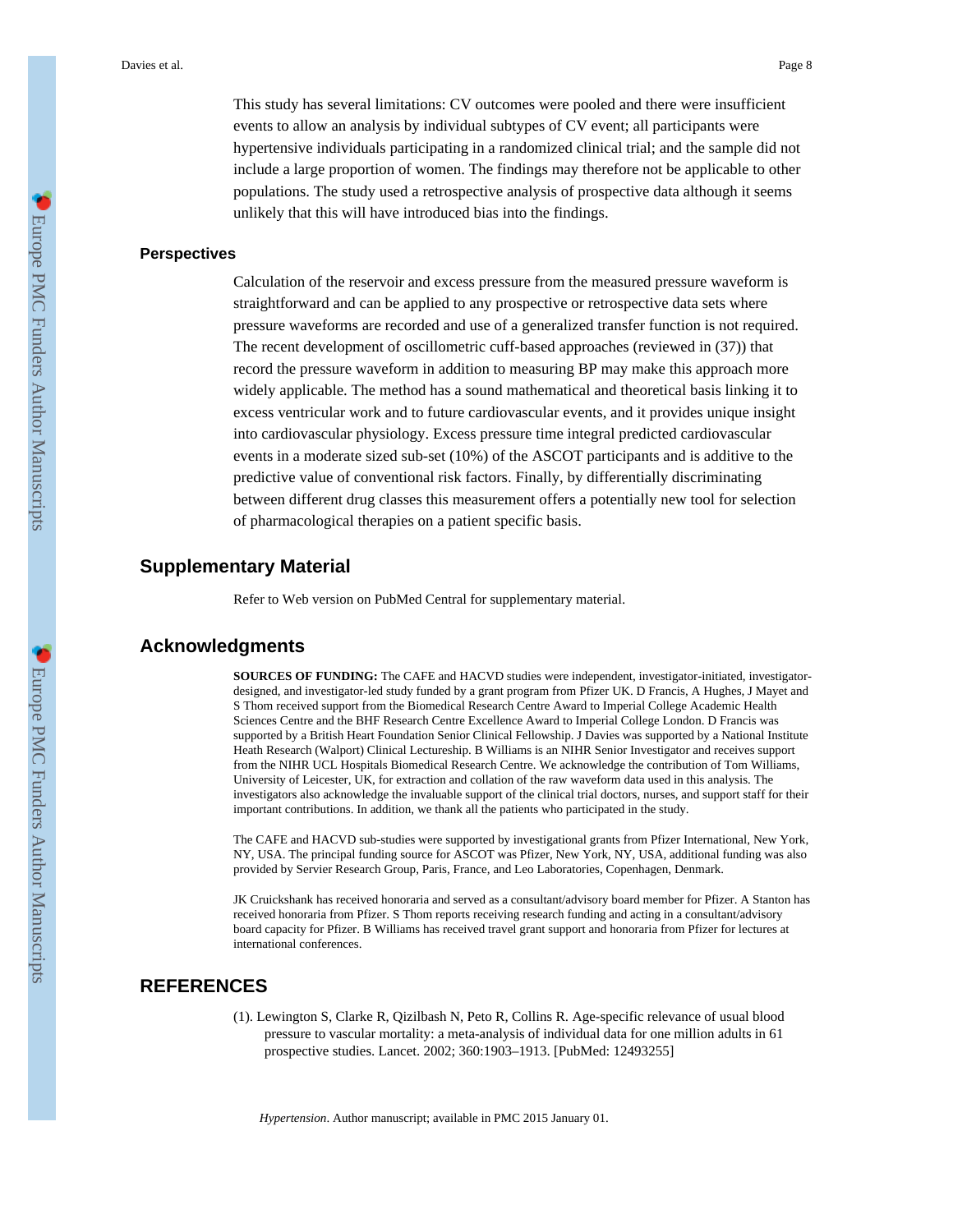- (2). Westerhof N, Lankhaar JW, Westerhof BE. The arterial Windkessel. Med Biol Eng Comput. 2009; 47:131–141. [PubMed: 18543011]
- (3). Parker KH. An introduction to wave intensity analysis. Med Biol Eng Comput. 2009; 47:175–188. [PubMed: 19205773]
- (4). Westerhof N, Sipkema P, Van den Bos GC, Elzinga G. Forward and backward waves in the arterial system. Cardiovasc Res. 1972; 6:648–656. [PubMed: 4656472]
- (5). Chirinos JA, Zambrano JP, Chakko S, Veerani A, Schob A, Willens HJ, Perez G, Mendez AJ. Aortic pressure augmentation predicts adverse cardiovascular events in patients with established coronary artery disease. Hypertension. 2005; 45:980–985. [PubMed: 15837821]
- (6). Weber T, Auer J, O'Rourke MF, Kvas E, Lassnig E, Lamm G, Stark N, Rammer M, Eber B. Increased arterial wave reflections predict severe cardiovascular events in patients undergoing percutaneous coronary interventions. Eur Heart J. 2005; 26:2657–2663. [PubMed: 16183688]
- (7). Dart AM, Gatzka CD, Kingwell BA, Willson K, Cameron JD, Liang YL, Berry KL, Wing LM, Reid CM, Ryan P, Beilin LJ, Jennings GL, Johnston CI, McNeil JJ, Macdonald GJ, Morgan TO, West MJ. Brachial blood pressure but not carotid arterial waveforms predict cardiovascular events in elderly female hypertensives. Hypertension. 2006; 47:785–790. [PubMed: 16505196]
- (8). Mitchell GF, Hwang SJ, Vasan RS, Larson MG, Pencina MJ, Hamburg NM, Vita JA, Levy D, Benjamin EJ. Arterial stiffness and cardiovascular events: the Framingham Heart Study. Circulation. 2010; 121:505–511. [PubMed: 20083680]
- (9). Vlachopoulos C, Aznaouridis K, O'Rourke MF, Safar ME, Baou K, Stefanadis C. Prediction of cardiovascular events and all-cause mortality with central haemodynamics: a systematic review and meta-analysis. Eur Heart J. 2010; 31:1865–1871. [PubMed: 20197424]
- (10). Davies JE, Baksi J, Francis DP, Hadjiloizou N, Whinnett ZI, Manisty CH, Aguado-Sierra J, Foale RA, Malik IS, Tyberg JV, Parker KH, Mayet J, Hughes AD. The arterial reservoir pressure increases with aging and is the major determinant of the aortic augmentation index. Am J Physiol Heart Circ Physiol. 2010; 298:H580–H586. [PubMed: 20008272]
- (11). Wang JJ, O'Brien AB, Shrive NG, Parker KH, Tyberg JV. Time-domain representation of ventricular-arterial coupling as a windkessel and wave system. Am J Physiol Heart Circ Physiol. 2003; 284:H1358–H1368. [PubMed: 12531729]
- (12). Tyberg JV, Davies JE, Wang Z, Whitelaw WA, Flewitt JA, Shrive NG, Francis DP, Hughes AD, Parker KH, Wang JJ. Wave intensity analysis and the development of the reservoir-wave approach. Med Biol Eng Comput. 2009; 47:221–232. [PubMed: 19189147]
- (13). Parker KH, Alastruey J, Stan GB. Arterial reservoir-excess pressure and ventricular work. Med Biol Eng Comput. 2012; 50:419–424. [PubMed: 22367750]
- (14). Hametner B, Wassertheurer S, Hughes AD, Parker KH, Weber T, Eber B. Reservoir and excess pressures predict cardiovascular events in high-risk patients. Int J Cardiol. 2014; 171:31–36. [PubMed: 24315153]
- (15). Dahlof B, Sever PS, Poulter NR, Wedel H, Beevers DG, Caulfield M, Collins R, Kjeldsen SE, Kristinsson A, McInnes GT, Mehlsen J, Nieminen M, O'Brien E, Ostergren J. Prevention of cardiovascular events with an antihypertensive regimen of amlodipine adding perindopril as required versus atenolol adding bendroflumethiazide as required, in the Anglo-Scandinavian Cardiac Outcomes Trial-Blood Pressure Lowering Arm (ASCOT-BPLA): a multicentre randomised controlled trial. Lancet. 2005; 366:895–906. [PubMed: 16154016]
- (16). Williams B, Lacy PS, Thom SM, Cruickshank K, Stanton A, Collier D, Hughes AD, Thurston H, O'Rourke M. Differential impact of blood pressure-lowering drugs on central aortic pressure and clinical outcomes: principal results of the Conduit Artery Function Evaluation (CAFE) study. Circulation. 2006; 113:1213–1225. [PubMed: 16476843]
- (17). Stanton A, FitzGerald D, Hughes A, Mayet J, O'Brien E, Poulter NR, Sever PS, Shields D, Thom S. An intensive phenotyping study to enable the future examination of genetic influences on hypertension-associated cardiovascular disease. J Hum Hypertens. 2001; 15(Suppl 1):S13–S18. [PubMed: 11685902]
- (18). Lang RM, Bierig M, Devereux RB, Flachskampf FA, Foster E, Pellikka PA, Picard MH, Roman MJ, Seward J, Shanewise JS, Solomon SD, Spencer KT, Sutton MS, Stewart WJ. Recommendations for chamber quantification: a report from the American Society of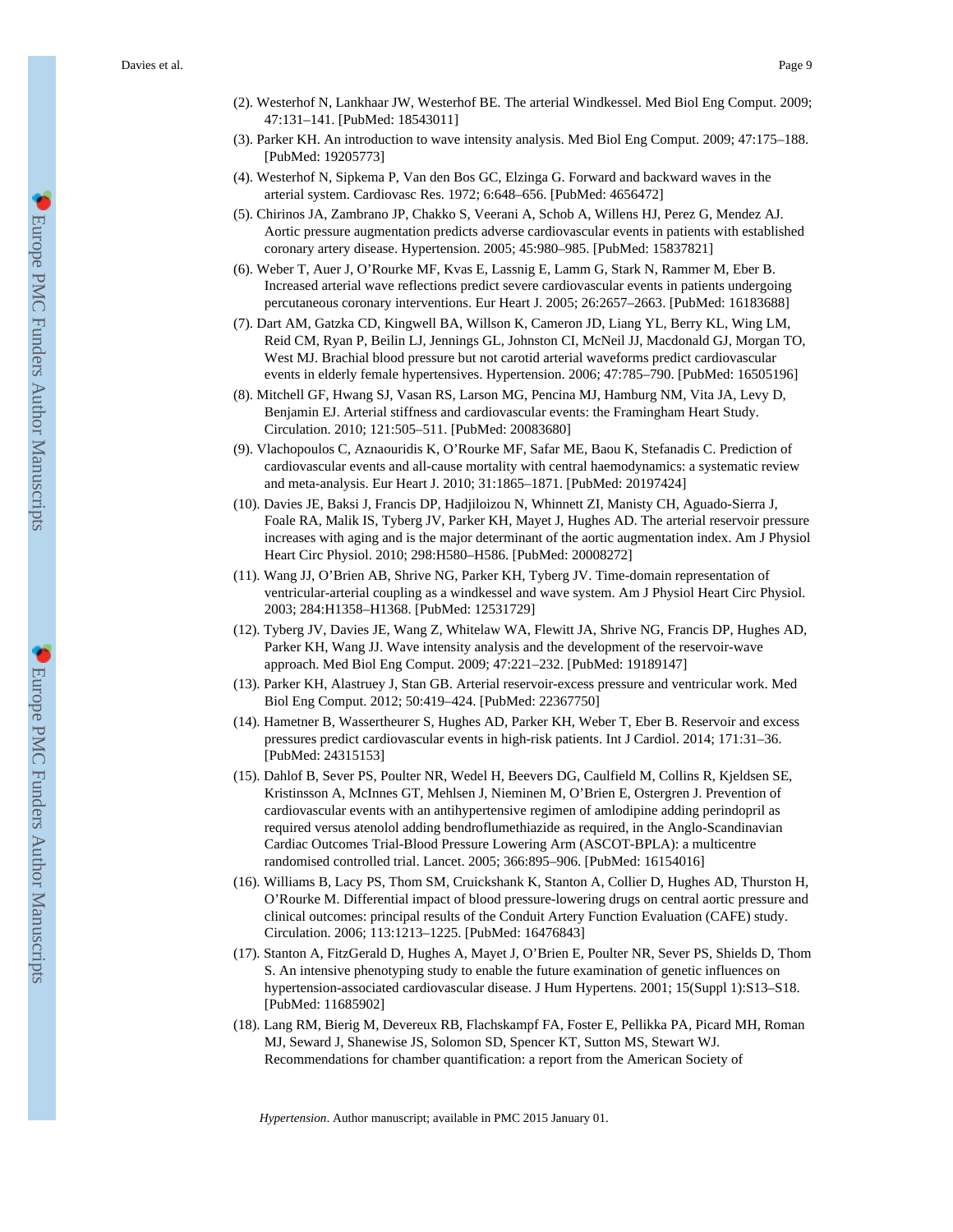Echocardiography's Guidelines and Standards Committee and the Chamber Quantification Writing Group, developed in conjunction with the European Association of Echocardiography, a branch of the European Society of Cardiology. J Am Soc Echocardiogr. 2005; 18:1440–1463. [PubMed: 16376782]

- (19). Stein JH, Korcarz CE, Hurst RT, Lonn E, Kendall CB, Mohler ER, Najjar SS, Rembold CM, Post WS. Use of carotid ultrasound to identify subclinical vascular disease and evaluate cardiovascular disease risk: a consensus statement from the American Society of Echocardiography Carotid Intima-Media Thickness Task Force. Endorsed by the Society for Vascular Medicine. J Am Soc Echocardiogr. 2008; 21:93–111. [PubMed: 18261694]
- (20). Wendelhag I, Liang Q, Gustavsson T, Wikstrand J. A new automated computerized analyzing system simplifies readings and reduces the variability in ultrasound measurement of intimamedia thickness. Stroke. 1997; 28:2195–2200. [PubMed: 9368564]
- (21). Aguado-Sierra J, Davies JE, Hadjiloizou N, Francis D, Mayet J, Hughes AD, Parker KH. Reservoir-wave separation and wave intensity analysis applied to carotid arteries: a hybrid 1D model to understand haemodynamics. Conf Proc IEEE Eng Med Biol Soc. 2008; 2008:1381– 1384. [PubMed: 19162925]
- (22). Anderson KM, Wilson PW, Odell PM, Kannel WB. An updated coronary risk profile. A statement for health professionals. Circulation. 1991; 83:356–362. [PubMed: 1984895]
- (23). Newson RB. Comparing the predictive powers of survival models using Harrell's C or Somers' D. Stata J. 2010; 10:339–358.
- (24). Pencina MJ, Agostino RBD, Agostino RBD, Vasan RS. Evaluating the added predictive ability of a new marker: From area under the ROC curve to reclassification and beyond. Stat Med. 2008; 27:157–172. [PubMed: 17569110]
- (25). Williams B, Lacy PS. Central aortic pressure and clinical outcomes. J Hypertens. 2009; 27:1123– 1125. [PubMed: 19454902]
- (26). Manisty C, Mayet J, Tapp RJ, Parker KH, Sever P, Poulter NR, Thom SA, Hughes AD. Wave reflection predicts cardiovascular events in hypertensive individuals independent of blood pressure and other cardiovascular risk factors: an ASCOT (Anglo-Scandinavian Cardiac Outcome Trial) substudy. J Am Coll Cardiol. 2010; 56:24–30. [PubMed: 20620713]
- (27). Kips JG, Rietzschel ER, De Buyzere ML, Westerhof BE, Gillebert TC, Van Bortel L, Segers P. Evaluation of noninvasive methods to assess wave reflection and pulse transit time from the pressure waveform alone. Hypertension. 2009; 53:142–149. [PubMed: 19075098]
- (28). Wang KL, Cheng HM, Sung SH, Chuang SY, Li CH, Spurgeon H, Ting CT, Najjar SS, Lakatta EG, Yin FCP, Chou P, Chen CH. Wave reflection and arterial stiffness in the prediction of 15 year all-cause and cardiovascular mortalities: a community-based study. Hypertension. 2010; 55:799–805. [PubMed: 20065155]
- (29). Weber T, Wassertheurer S, Rammer M, Haiden A, Hametner B, Eber B. Wave Reflections, Assessed With a Novel Method for Pulse Wave Separation, Are Associated With End-Organ Damage and Clinical Outcomes. Hypertension. 2012; 60:534–41. [PubMed: 22585948]
- (30). Chirinos J, Kips J, Jacobs D, Brumback L, Duprez D, Kronmal R, Bluemke D, Townsend R, Vermeersch S, Segers P. Arterial Wave Reflections and Incident Cardiovascular Events and Heart Failure. J Am Coll Cardiol. 2012; 60:2170–2177. [PubMed: 23103044]
- (31). Roman MJ, Devereux RB, Kizer JR, Lee ET, Galloway JM, Ali T, Umans JG, Howard BV. Central pressure more strongly relates to vascular disease and outcome than does brachial pressure: the Strong Heart Study. Hypertension. 2007; 50:197–203. [PubMed: 17485598]
- (32). Wang KL, Cheng HM, Chuang SY, Spurgeon HA, Ting CT, Lakatta EG, Yin FCP, Chou P, Chen CH. Central or peripheral systolic or pulse pressure: which best relates to target organs and future mortality? J Hypertens. 2009; 27:461–467. [PubMed: 19330899]
- (33). Roman MJ, Okin PM, Kizer JR, Lee ET, Howard BV, Devereux RB. Relations of central and brachial blood pressure to left ventricular hypertrophy and geometry: the Strong Heart Study. J Hypertens. 2010; 28:384–388. [PubMed: 20051906]
- (34). Davies JE, Baksi J, Francis DP, Hadjiloizou N, Whinnett ZI, Manisty CH, Aguado-Sierra J, Foale RA, Malik IS, Tyberg JV, Parker KH, Mayet J, Hughes AD. The arterial reservoir pressure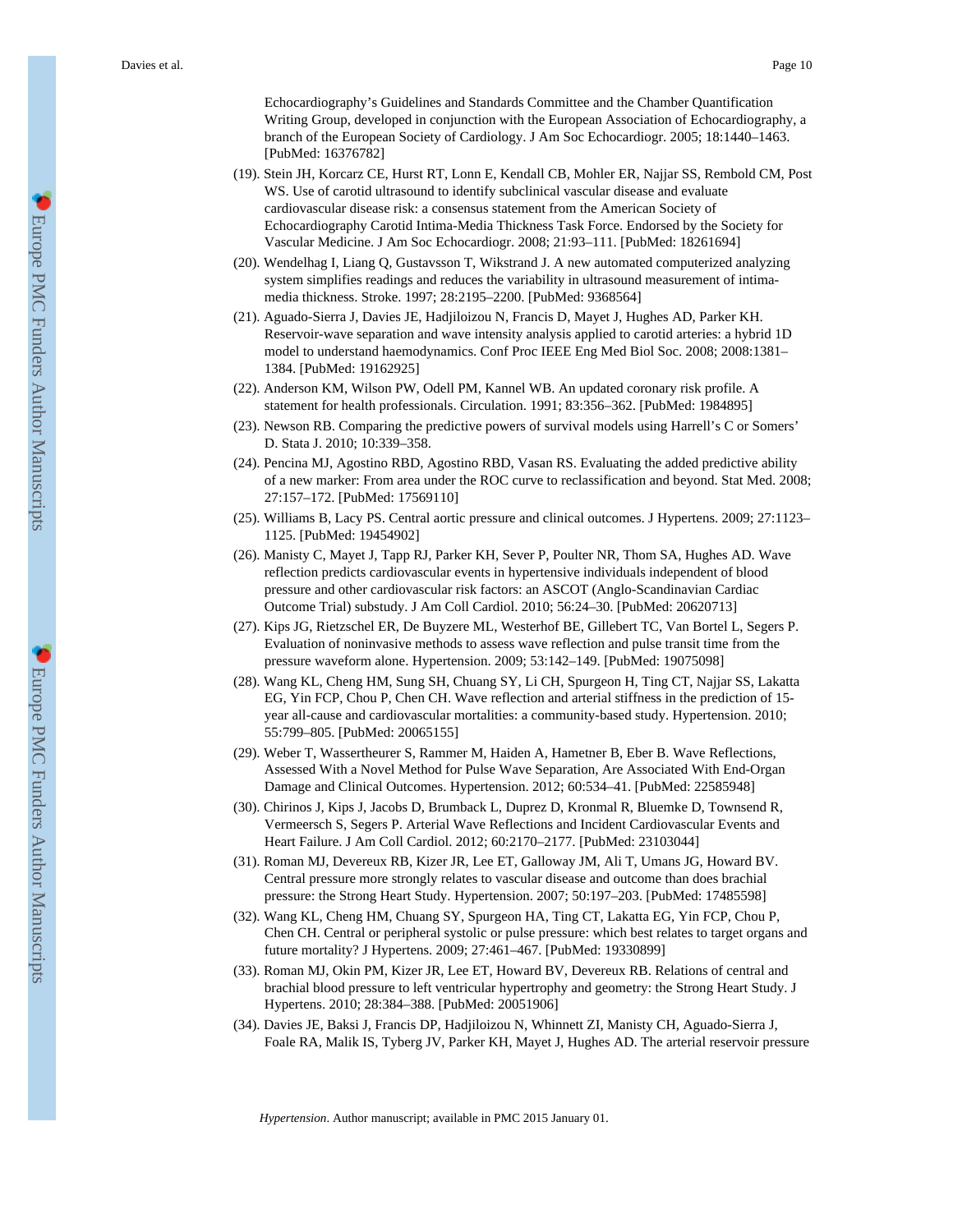increases with aging and is the major determinant of the aortic augmentation index. Am J Physiol Heart Circ Physiol. 2010; 298:H580–H586. [PubMed: 20008272]

- (35). Davies JE, Alastruey J, Francis DP, Hadjiloizou N, Whinnett ZI, Manisty CH, Aguado-Sierra J, Willson K, Foale RA, Malik IS, Hughes AD, Parker KH, Mayet J. Attenuation of wave reflection by wave entrapment creates a "horizon effect" in the human aorta. Hypertension. 2012; 60:778– 785. [PubMed: 22802223]
- (36). Baksi AJ, Treibel TA, Davies JE, Hadjiloizou N, Foale RA, Parker KH, Francis DP, Mayet J, Hughes AD. A meta-analysis of the mechanism of blood pressure change with aging. J Am Coll Cardiol. 2009; 54:2087–2092. [PubMed: 19926018]
- (37). Avolio AP, Butlin M, Walsh A. Arterial blood pressure measurement and pulse wave analysis- their role in enhancing cardiovascular assessment. Physiol Meas. 2010; 31:R1–47. [PubMed: 19940350]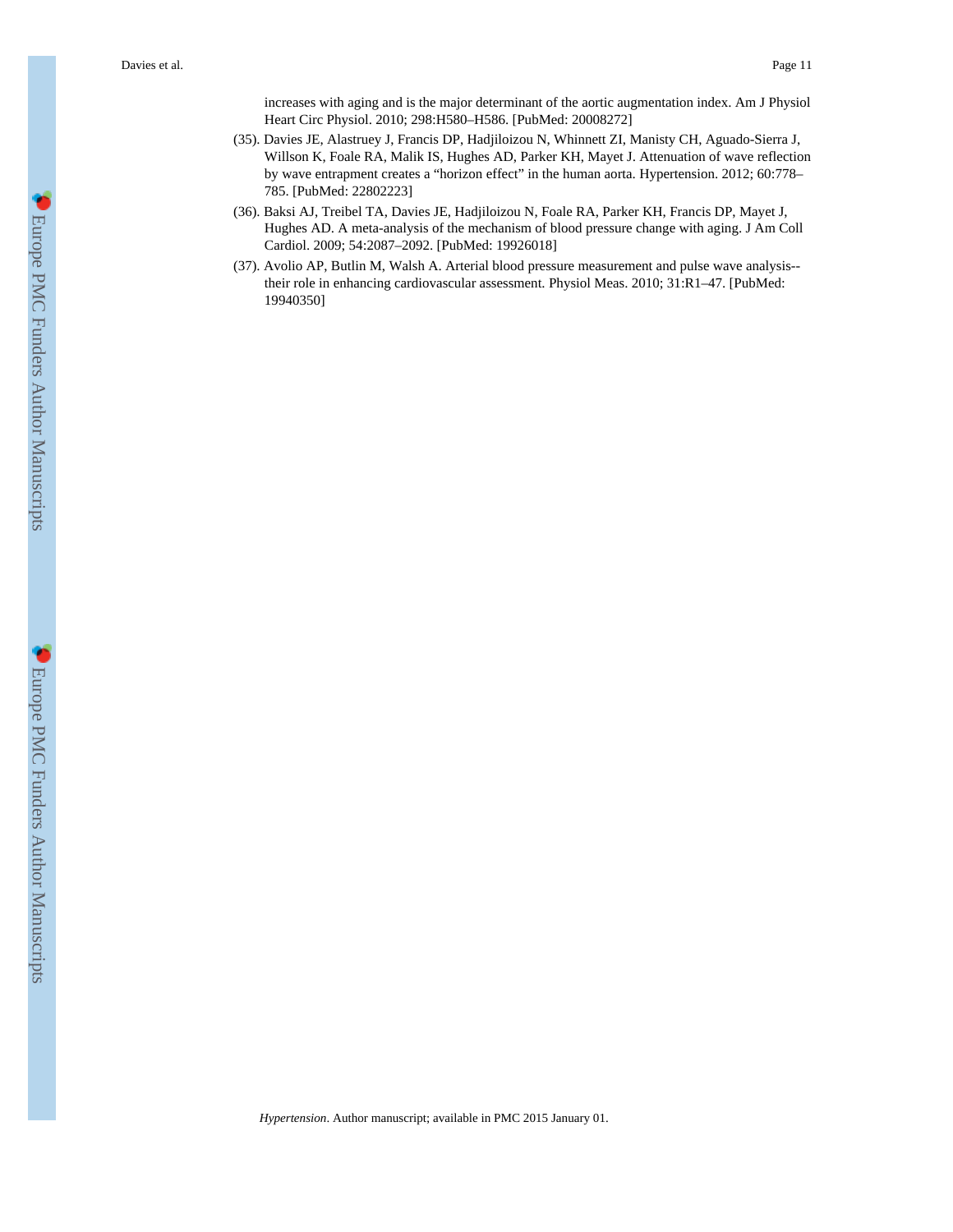#### **NOVELTY AND SIGNIFICANCE**

#### **1) What Is New**

A novel measure of surplus cardiac workload, excess pressure integral, can be simply derived from blood pressure waveforms without the need for transfer functions or other mathematical transformations. Excess pressure integral predicts cardiovascular events more powerfully than central blood pressure or other parameters derived from the blood pressure waveform and is also associated with target organ damage in people with treated hypertension

#### **2) What is relevant**

Measurement of blood pressure waveforms by means of tonometry or cuff techniques is becoming more widespread. Calculation of excess pressure integral may prove useful in cardiovascular risk evaluation in hypertension and to assess the differential effects of antihypertensive therapies.

#### **3) Summary**

Excess pressure integral, a novel parameter calculated from the blood pressure waveform is an indicator of CV dysfunction and independently predicts CV events and target organ damage in a prospective clinical trial.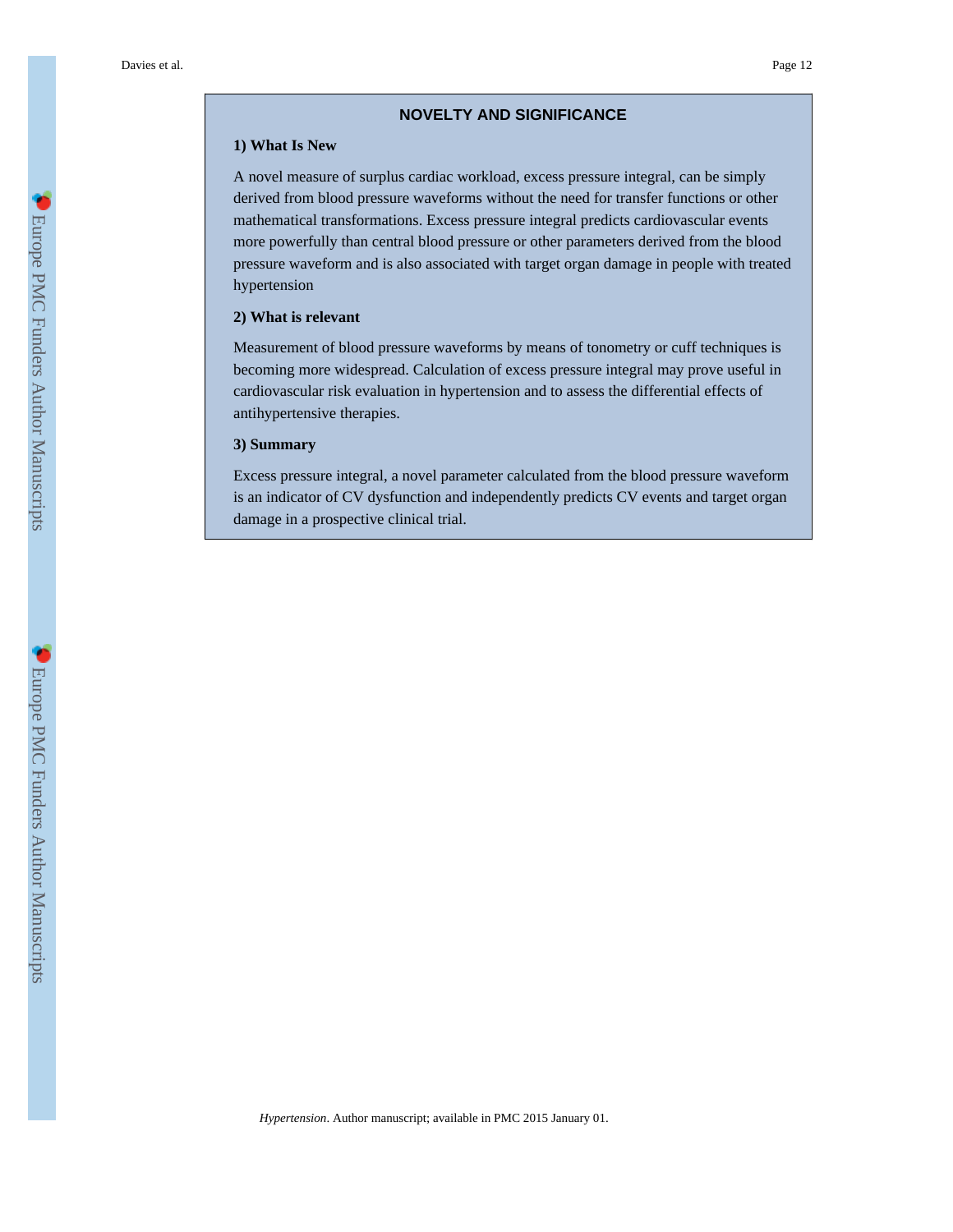

#### **Figure 1. Flow diagram of participants**

Abbreviations ASCOT – Anglo Scandinavian Cardiac Outcomes Trial, CAFE - the Conduit Artery Functional Endpoint Study, cIMT – common carotid artery intima-media thickness, HACVD - the Hypertension Associated Cardiovascular Disease study, LVMI – left ventricular mass index.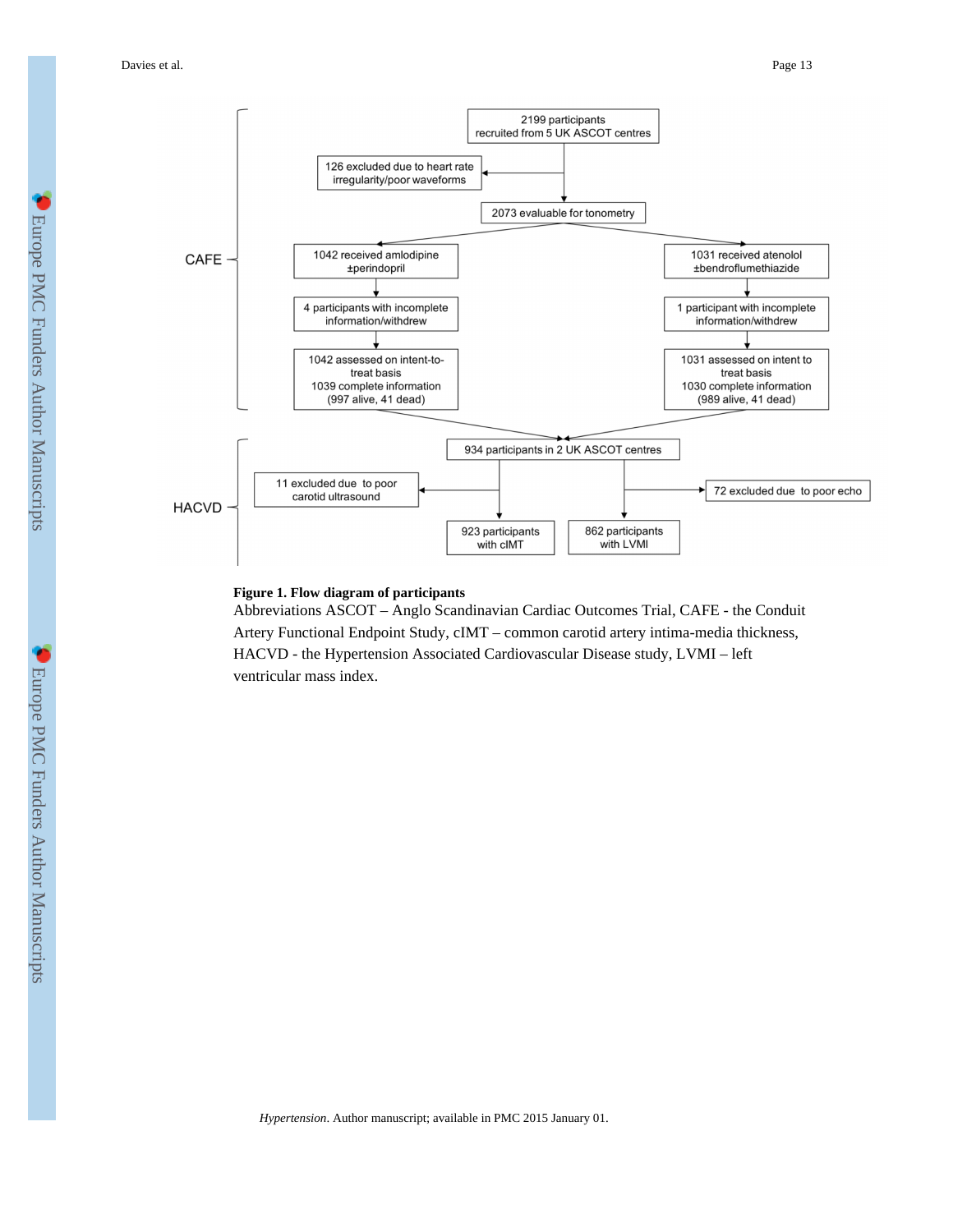Davies et al. Page 14



#### **Figure 2. A representative example of separation of the pressure waveform into excess and reservoir pressure**

The trace shows a pressure waveform recorded using an arterial tonometer and calibrated to brachial systolic and diastolic pressure. The reservoir pressure waveform was then calculated the algorithm described in methods. Excess pressure (shaded grey) was calculated by subtracting the reservoir pressure from the measured pressure waveform. Peak reservoir pressure is indicated.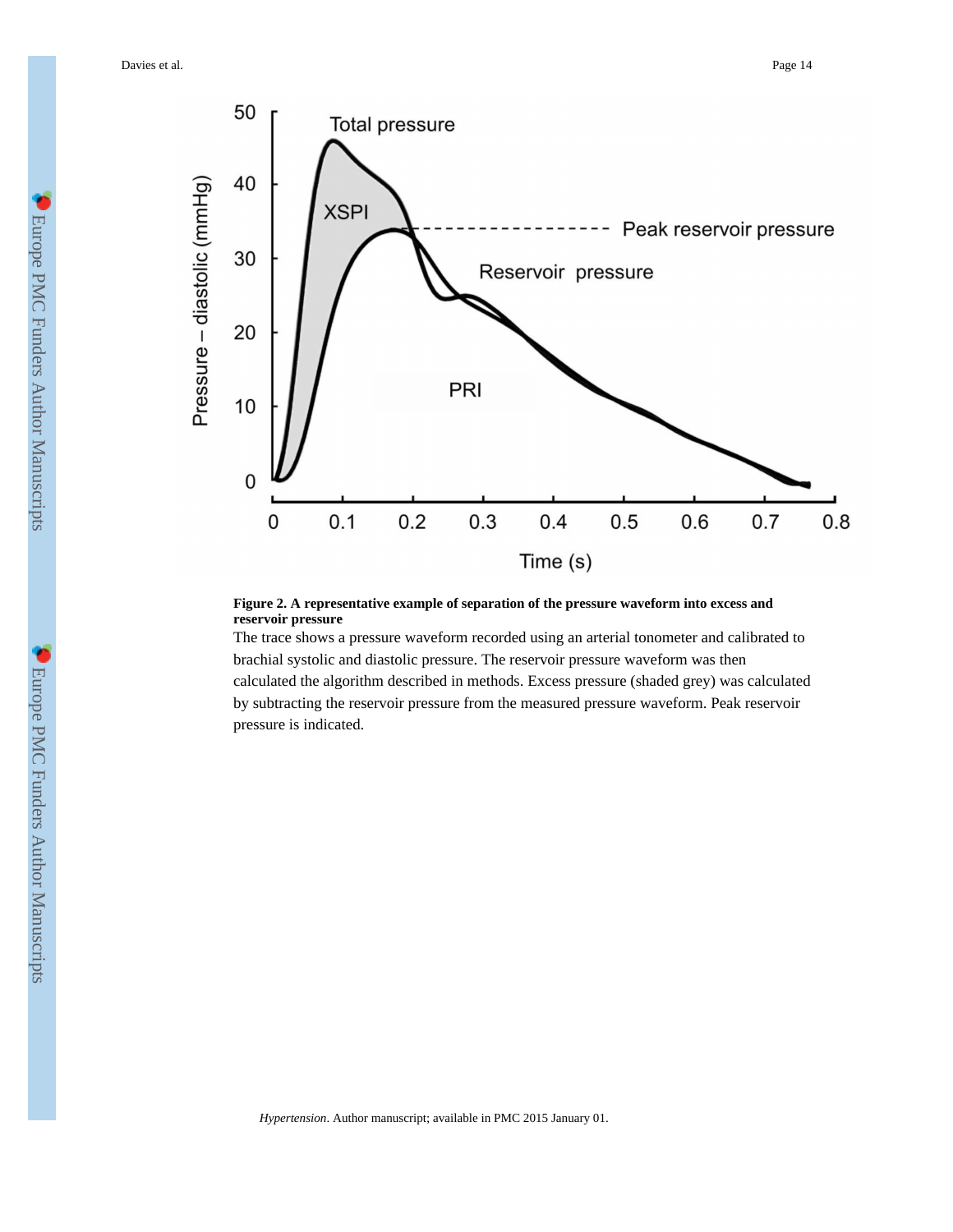Davies et al. Page 15



#### **Figure 3. Nelson-Aalen cumulative hazard plot**

The plot shows the relationship between quartiles (quartile  $1 = 232.2$  to 581.9 mmHg.s; quartile  $2 = 582.3$  to 720.5 mmHg.s; quartile  $3 = 720.9$  to 897.7 mmHg.s; quartile  $4 = 899.2$ to 2174.9 mmHg.s) of excess pressure integral and total cardiovascular events and procedures (fatal and non-fatal myocardial infarction, coronary revascularization procedures, new-onset angina (stable or unstable), fatal and non-fatal heart failure, and lifethreatening arrhythmias and stroke). A logrank test was used to look for trend in survivor function across the four ordered groups.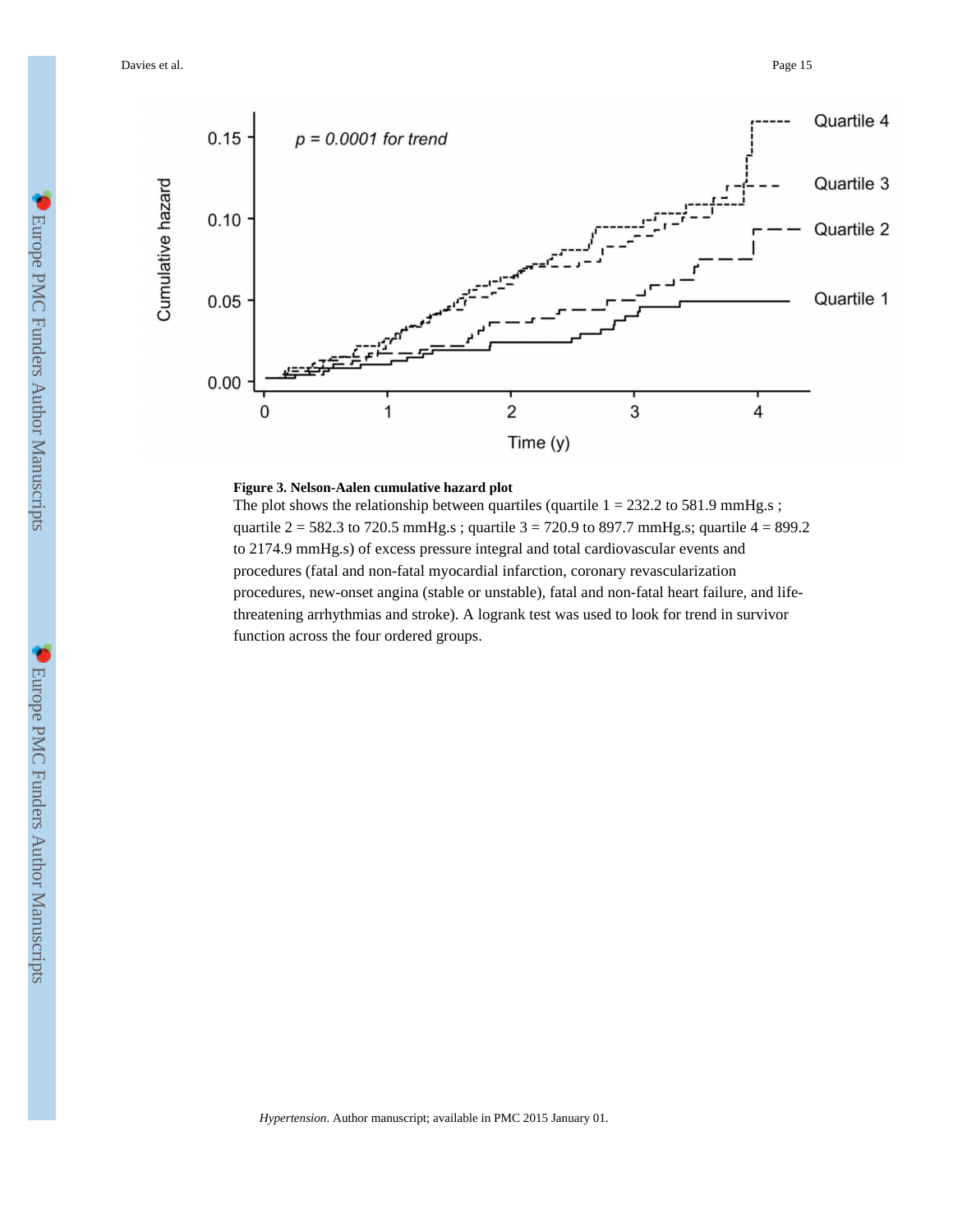| Table 1                                                                   |
|---------------------------------------------------------------------------|
| Characteristics and risk factors at time of randomisation and at visit 1. |

|                           | All participants   | Atenolol ±bendroflumethiazide | Amlodipine ±perindopril      | <b>HACVD</b>       |
|---------------------------|--------------------|-------------------------------|------------------------------|--------------------|
| <b>BASELINE</b>           |                    |                               |                              |                    |
| N                         | 2,069              | 1030                          | 1039                         | 934                |
| Female, n (%)             | 390 (18.9)         | 187 (18.2)                    | 203(19.5)                    | 196 (21.0)         |
| Age, y                    | 62.8(8.2)          | 62.6(8.3)                     | 62.9(8.2)                    | 62.2(8.0)          |
| BMI, $\text{kg/m}^2$      | 29.0(4.6)          | 29.0(4.5)                     | 29.1 (4.7)                   | 29.1 (4.7)         |
| bSBP, mmHg                | 160.4 (17.6)       | 159.9 (16.6)                  | 160.9(18.5)                  | 159.7 (18.0)       |
| DBP, mmHg                 | 92.5(9.7)          | 92.4(9.6)                     | 92.6(9.9)                    | 92.5(9.9)          |
| HR, bpm                   | 71.5 (12.3)        | 71.8 (12.3)                   | 71.3 (12.4)                  | 71.1 (12.2)        |
| Total cholesterol, mmol/l | 5.8(1.0)           | 5.8(1.0)                      | 5.8(1.1)                     | 5.8(1.0)           |
| HDL cholesterol, mmol/l   | 1.2(1.1, 1.5)      | 1.3(1.1, 1.5)                 | 1.2(1.0, 1.5)                | 1.2(1.0, 1.5)      |
| Triglycerides, mmol/l     | 1.6(1.1, 2.2)      | 1.6(1.1, 2.2)                 | 1.6(1.1, 2.2)                | 1.6(1.1, 2.1)      |
| Glucose, mmol/l           | 5.5(5.1, 6.3)      | 5.5(5.0, 6.3)                 | 5.5(5.1, 6.2)                | 5.3(4.9, 6.1)      |
| Creatinine, mmol/l        | 99 (17)            | 98 (17)                       | 99 (17)                      | 98 (17)            |
| Current smoker, n (%)     | 518 (25)           | 251 (24)                      | 267(26)                      | 204 (22)           |
| Diabetes, $n$ $(\%)$      | 462 (22)           | 237(23)                       | 225(22)                      | 205(22)            |
| ASCOT-LLA, n (%)          | 1089 (53)          | 542 (53)                      | 547 (53)                     | 479 (51)           |
| Aspirin use, $n$ $(\%)$   | 517 (25)           | 243 (24)                      | 274 (26)                     | 437 (47)           |
| VISIT <sub>1</sub>        |                    |                               |                              |                    |
| bSBP, mmHg                | 134.4 (15.1)       | 134.5 (16.3)                  | 134.3 (13.7)                 | 134.9 (16.2)       |
| DBP, mmHg                 | 78.5 (9.4)         | 79.1 (9.5)                    | 78.0 $(9.2)$ **              | 79.6 (9.6)         |
| HR, bpm                   | 63.6(12.3)         | 57.7 (10.1)                   | 69.4 (11.4)***               | 65.8(13.3)         |
| $cSBP$ , mm $Hg$          | 124.4 (14.8)       | 126.5(15.8)                   | $122.4(13.4)$ <sup>***</sup> | 125.7(16.1)        |
| cPP, mmHg                 | 45.2 (12.3)        | 46.8 (13.2)                   | 43.5 $(11.2)$ <sup>***</sup> | 45.4 (13.0)        |
| $AP$ , mm $Hg$            | 13.7(7.3)          | 15.7(7.5)                     | 11.7(6.4)                    | 14.4(7.5)          |
| AIx, %                    | 28.7(10.0)         | 32.0(9.0)                     | $25.4(9.7)$ ***              | 29.9(9.7)          |
| AIx75, %                  | 23.3(7.9)          | 23.8(7.6)                     | 22.8 $(8.1)$ ***             | 24.0(8.1)          |
| XSPI, mmHg.s              | 6.0(1.8, 17.0)     | 6.1(1.8, 17.0)                | 5.8 $(2.0, 14.2)$ ***        | 6.1(1.8, 15.5)     |
| PRI, mmHg.s               | 90.0 (40.7, 185.5) | 99.2 (45.3, 185.5)            | $80.9(40.7, 155.2)^{**}$     | 93.5 (41.4, 185.5) |
| Peak $P_{res}$ , mmHg     | 110.5 (12.9)       | 112.5(13.5)                   | $108.6(12.0)$ ***            | 111.5 (13.7)       |

Results are mean (SD), median (interquartile range) for skewed data or n (%) for categorical data. AIx – augmentation index, AIx75 – heart rate corrected augmentation index, AP – augmentation pressure, ASCOT-LLA – lipid lowering arm in ASCOT, BMI – body mass index, bSBP – brachial systolic blood pressure, cPP – central pulse pressure, cSBP – systolic blood pressure, DBP – diastolic blood pressure, HR – heart rate, HDL – high density lipoprotein, Pres – reservoir pressure, PRI –reservoir pressure intergral, XSPI – excess pressure integral.

*\*\**P<0.01;

*\*\*\**P<0.001 comparing amlodipine ±perindopril with atenolol ±bendroflumethiazide by Student's t-test or Mann Whitney U test for skewed data.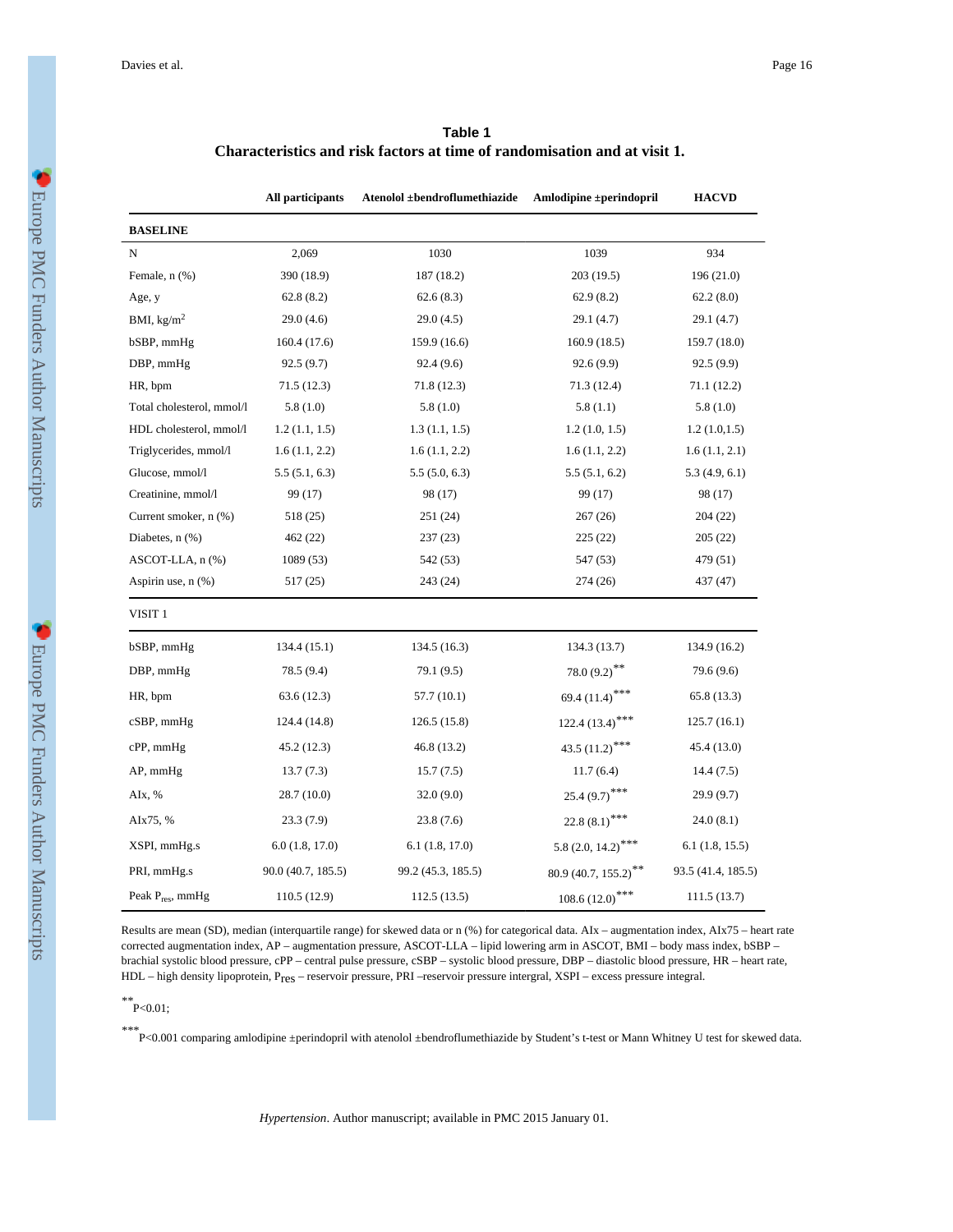| ۱<br>l                                            |  |
|---------------------------------------------------|--|
| I<br>ļ<br>$\overline{\phantom{a}}$<br>j<br>I<br>Į |  |
| ĺ<br>Í<br>$\frac{1}{2}$                           |  |
| l<br>りくりょうし<br>I                                  |  |
| l<br>一年 电子电子 医骨<br>$\frac{1}{2}$                  |  |
| $\frac{1}{2}$                                     |  |
|                                                   |  |
|                                                   |  |
| j<br>I<br>İ                                       |  |
| l<br>į<br>l                                       |  |
| Į<br>l<br>Ì<br>$\frac{1}{2}$                      |  |
| $\frac{1}{2}$<br>ׇ֓<br>l                          |  |
| ֚                                                 |  |
| ֕<br>j<br>I<br>l<br>I<br>j                        |  |

# **Correlations between hemodynamic measures** Correla

**Table 2**

| コーニ くくくり                                                                                                                                                             |
|----------------------------------------------------------------------------------------------------------------------------------------------------------------------|
| i<br>i                                                                                                                                                               |
| ֢֚֚֚֚֚֚֚֚֚֚֚֚֚֚֚֚֚֚֚֚֚֡֡֡֡֡֡֡֡֡֬                                                                                                                                     |
| l                                                                                                                                                                    |
| and the state of the state of the state of the state of the state of the state of the state of the state of th<br>֧֖֧֧֢ׅ֧֧֧֚֚֚֚֚֚֚֚֚֚֚֚֚֚֚֚֓֓֓֓֓֝֓ <b>֓</b> ֧֓֝<br>I |

| Variable                     | XSPI, mmHg.s | PRI, mmHg.s | Peak P <sub>res</sub> mmHg | bSBP, mmHg | DBP, mmHg        | cSBP, mmHg | cPP, mmHg | Heart rate, bpm | AP, mmHg | AIx, % |
|------------------------------|--------------|-------------|----------------------------|------------|------------------|------------|-----------|-----------------|----------|--------|
| PRI, mmHg.s                  | 0.21         |             |                            |            |                  |            |           |                 |          |        |
|                              | 0.001<br>Þ   |             |                            |            |                  |            |           |                 |          |        |
| Peak P <sub>res</sub> , mmHg | 0.23         | 0.64        |                            |            |                  |            |           |                 |          |        |
|                              | 0.001<br>D   | $<\!0.001$  |                            |            |                  |            |           |                 |          |        |
| bSBP, mmHg                   | 0.59         | 0.37        | 0.83                       |            |                  |            |           |                 |          |        |
|                              | 0.001        | 0.001       | 0.001                      |            |                  |            |           |                 |          |        |
| DBP, mmHg                    | $-0.13$      | 0.48        | 0.71                       | 0.49       |                  |            |           |                 |          |        |
|                              | 0.001<br>D   | 0.001       | 0.001                      | 0.001      |                  |            |           |                 |          |        |
| cSBP, mmHg                   | $0.62\,$     | 0.58        | 0.89                       | 0.94       | 0.56             |            |           |                 |          |        |
|                              | 0.001<br>D   | 0.001       | 0.001                      | 0.001      | 0.001            |            |           |                 |          |        |
| cPP, mmHg                    | 0.84         | 0.35        | 0.52                       | 0.75       | $-0.10$          | 0.77       |           |                 |          |        |
|                              | 0.001        | 0.001       | 0.001                      | 0.001      | 0.001            | 0.001      |           |                 |          |        |
| Heart rate, bpm              | $-0.23$      | $-0.87$     | $-0.25$                    | $-0.05$    | $-0.03$          | $-0.27$    | $-0.33$   |                 |          |        |
|                              | 0.001        | 0.001       | 0.001                      | 0.03       | $\overline{0.3}$ | 0.001      | 0.001     |                 |          |        |
| AP, mmHg                     | 0.69         | 0.57        | 0.51                       | 0.51       | 0.02             | 0.70       | 0.83      | $-0.55$         |          |        |
|                              | 0.001        | 0.001       | 0.001                      | 0.001      | 0.3              | 0.001      | 0.001     | 0.001           |          |        |
| AIx, %                       | 0.40         | 0.60        | 0.33                       | 0.13       | 0.08             | 0.41       | 0.44      | $-0.61$         | 0.84     |        |
|                              | 0.001<br>2   | 0.001       | 0.001                      | 0.001      | 0.001            | 0.001      | 0.001     | 0.001           | 0.001    |        |
| AIx75, %                     | 0.34         | 0.12        | 0.23                       | 0.14       | 0.09             | 0.33       | 0.33      | $-0.06$         | 0.68     | 0.8142 |
|                              | 0.001<br>p   | 0.001       | 0.001                      | 0.001      | 0.001            | 0.001      | 0.001     | 0.004           | 0.001    | 0.001  |

*Hypertension*. Author manuscript; available in PMC 2015 January 01.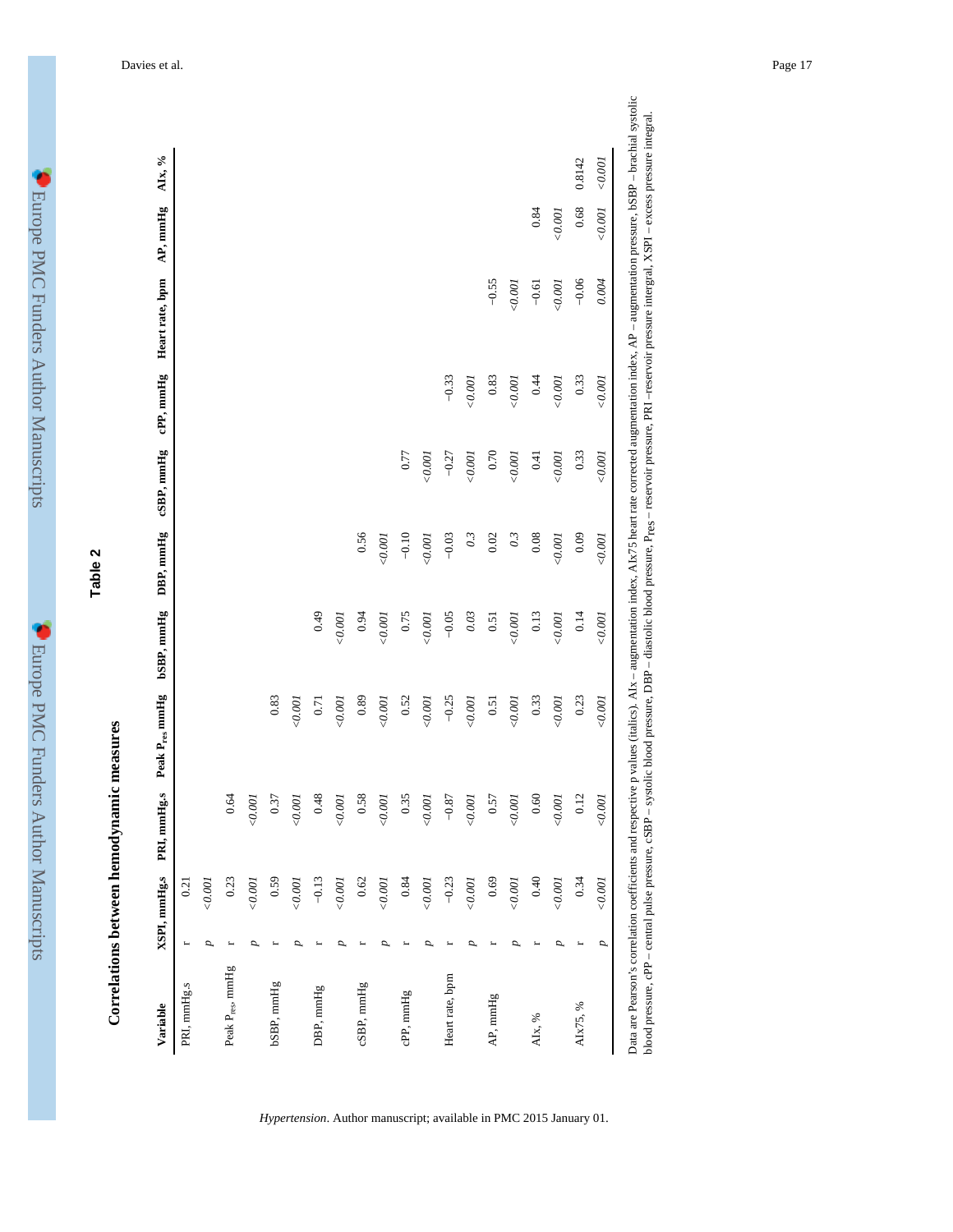| Table 3                                                            |  |
|--------------------------------------------------------------------|--|
| Cox regression analysis of associations with cardiovascular events |  |

| Variable       | standardized hazard ratio |      | $(95\% \text{ CI})$ | p     |
|----------------|---------------------------|------|---------------------|-------|
| <b>XSPI</b>    | 1.30                      | 1.07 | 1.57                | 0.007 |
| PRI            | 1.00                      | 0.84 | 1.19                | >0.9  |
| Peak $P_{res}$ | 1.05                      | 0.88 | 1.26                | 0.6   |
| bSBP           | 1.11                      | 0.93 | 1.32                | 0.2   |
| <b>DBP</b>     | 0.99                      | 0.82 | 1.19                | 0.9   |
| cSBP           | 1.13                      | 0.95 | 1.34                | 0.2   |
| cPP            | 1.18                      | 0.99 | 1.40                | 0.07  |
| Heart rate     | 1.01                      | 0.86 | 1.20                | 0.9   |
| AP             | 1.22                      | 1.02 | 1.45                | 0.03  |
| AIx            | 1.22                      | 1.01 | 1.48                | 0.04  |
| AIx75          | 1.27                      | 1.04 | 1.56                | 0.02  |

Data are presented as standardized hazard ratio (i.e. per unit SD) to permit direct comparisons. All data are adjusted for age and sex. Abbreviations: AIx – augmentation index, AIx75 heart rate corrected augmentation index, AP – augmentation pressure, bSBP – brachial systolic blood pressure, cPP – central pulse pressure, cSBP – systolic blood pressure, DBP – diastolic blood pressure, Pres – reservoir pressure, PRI – reservoir pressure intergral, XSPI – excess pressure integral.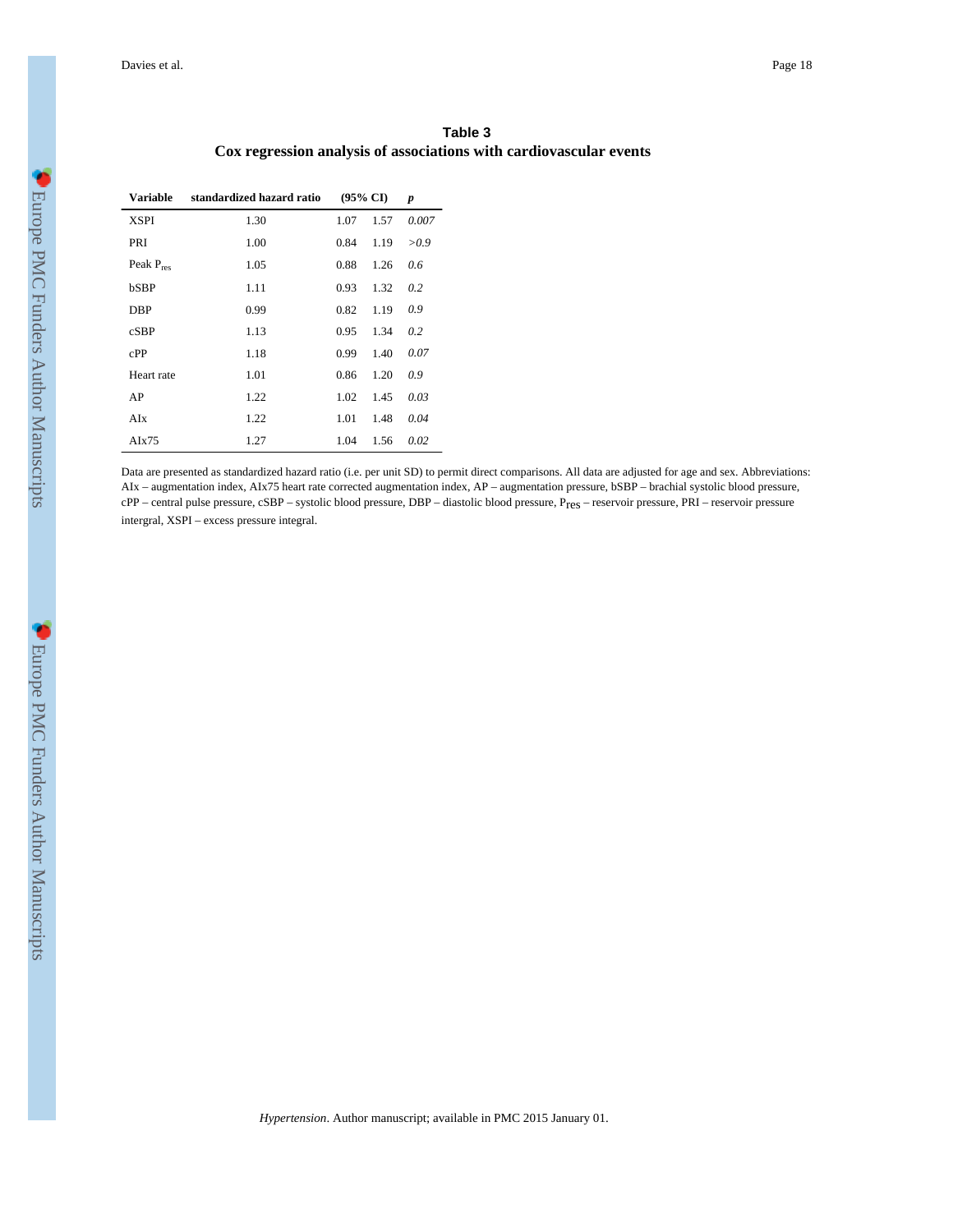#### **Table 4**

# **Multivariable Cox regression analysis of excess pressure time integral and cardiovascular events after adjusting for other risk factors**

| <b>Variable</b>   | <b>Hazard Ratio</b> | $(95\% \text{ CI})$ | P     |
|-------------------|---------------------|---------------------|-------|
| Model 1           |                     |                     |       |
| <b>XSPI</b>       | 2.13                | (1.23, 3.70)        | 0.007 |
| Age               | 1.34                | (1.06, 1.68)        | 0.013 |
| Sex               | 1.79                | (1.08, 2.95)        | 0.023 |
| Model 2           |                     |                     |       |
| <b>XSPI</b>       | 2.28                | (1.09, 4.78)        | 0.029 |
| Age               | 1.43                | (1.12, 1.83)        | 0.004 |
| Sex               | 1.87                | (1.11, 3.14)        | 0.02  |
| bSBP              | 1.00                | (0.98, 1.01)        | 0.6   |
| Smoking           | 1.52                | (1.03, 2.24)        | 0.04  |
| <b>Diabetes</b>   | 1.26                | (0.83, 1.91)        | 0.3   |
| Total cholesterol | 1.16                | (0.98, 1.38)        | 0.08  |
| HDL cholesterol   | 0.58                | (0.33, 1.00)        | 0.05  |
| Treatment arm     | 0.94                | (0.67, 1.32)        | 0.7   |
| Model 3           |                     |                     |       |
| <b>XSPI</b>       | 1.91                | (1.13, 3.23)        | 0.015 |
| Framingham risk   | 7.01                | (1.87, 26.21)       | 0.004 |
| Model 4           |                     |                     |       |
| <b>XSPI</b>       | 1.53                | (1.072.20)          | 0.02  |
| cPP               | 0.79                | (0.561.13)          | 0.2   |
| Framingham risk   | 7.65                | (2.03 28.85)        | 0.003 |

Abbreviations: bSBP – brachial systolic blood pressure, cPP – central pulse pressure, DBP – diastolic blood pressure, HDL – high density lipoprotein, PRI – reservoir pressure intergral, XSPI – excess pressure integral.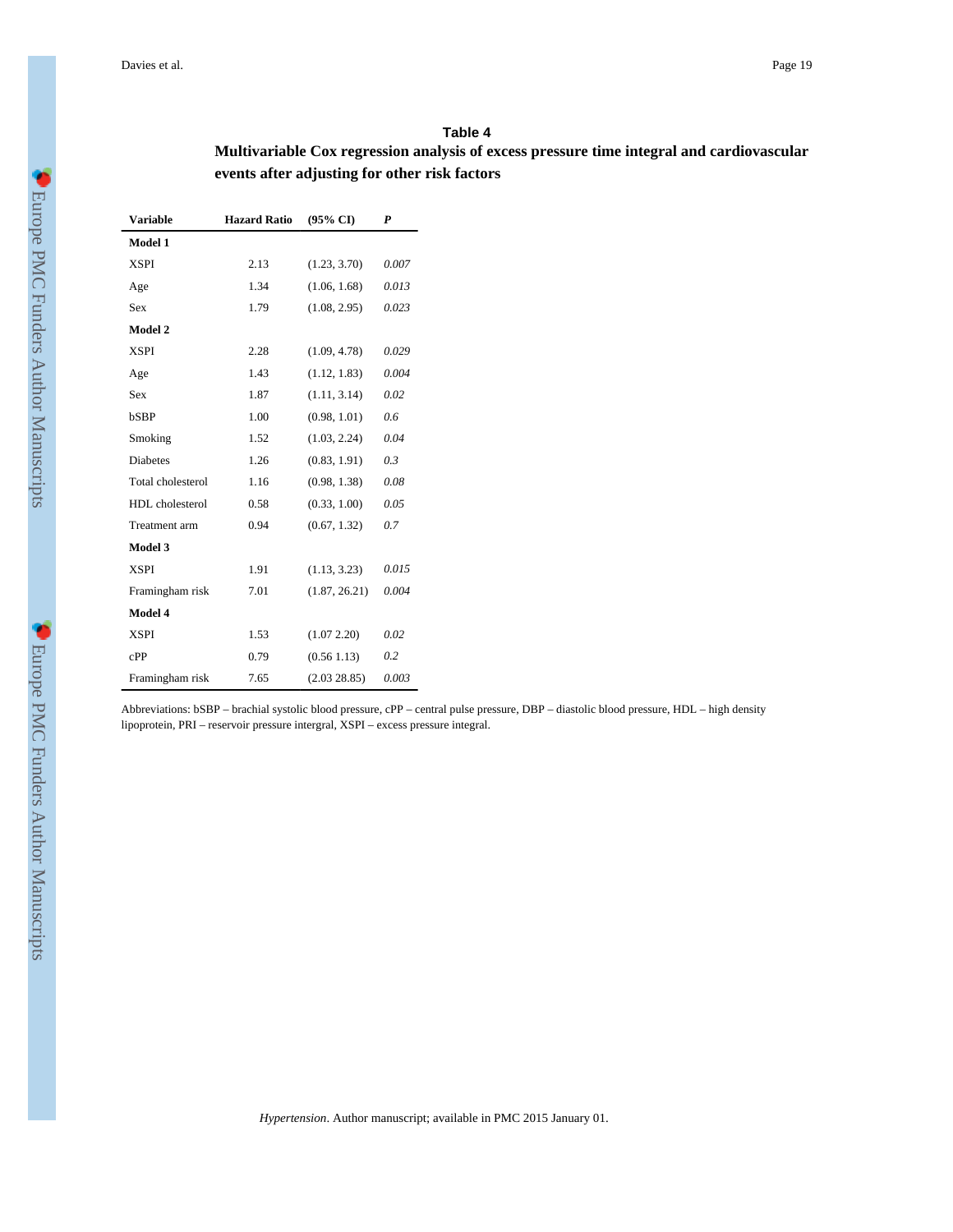#### **Table 5**

# **A) Correlations between hemodynamic measures and left ventricular mass and common carotid artery intima media thickness**

| $LVMI(n = 862)$ | $cIMT (n = 924)$ |
|-----------------|------------------|
|                 |                  |

| Variable        | r       | p      | r       | p       |
|-----------------|---------|--------|---------|---------|
| XSPI, mmHg.s    | 0.15    | <0.001 | 0.15    | <0.001  |
| PRI, mmHg.s     | 0.17    | <0.001 | $-0.03$ | 0.3     |
| Peak Pres, mmHg | 0.18    | <0.001 | $-0.06$ | 01      |
| SBP, mmHg       | 0.21    | <0.001 | 0.02    | 05      |
| DBP, mmHg       | 0.06    | 0.08   | $-0.15$ | < 0.001 |
| cSBP, mmHg      | 0.20    | <0.001 | 0.01    | 07      |
| $cPP$ , mm $Hg$ | 0.21    | <0.001 | 0.13    | <0.001  |
| $AP$ , mm $Hg$  | 0.13    | 0.001  | 0.10    | 0.004   |
| AIx, %          | 0.03    | 03     | 0.07    | 01      |
| AIx75, %        | $-0.05$ | 01     | 0.04    | 0.2     |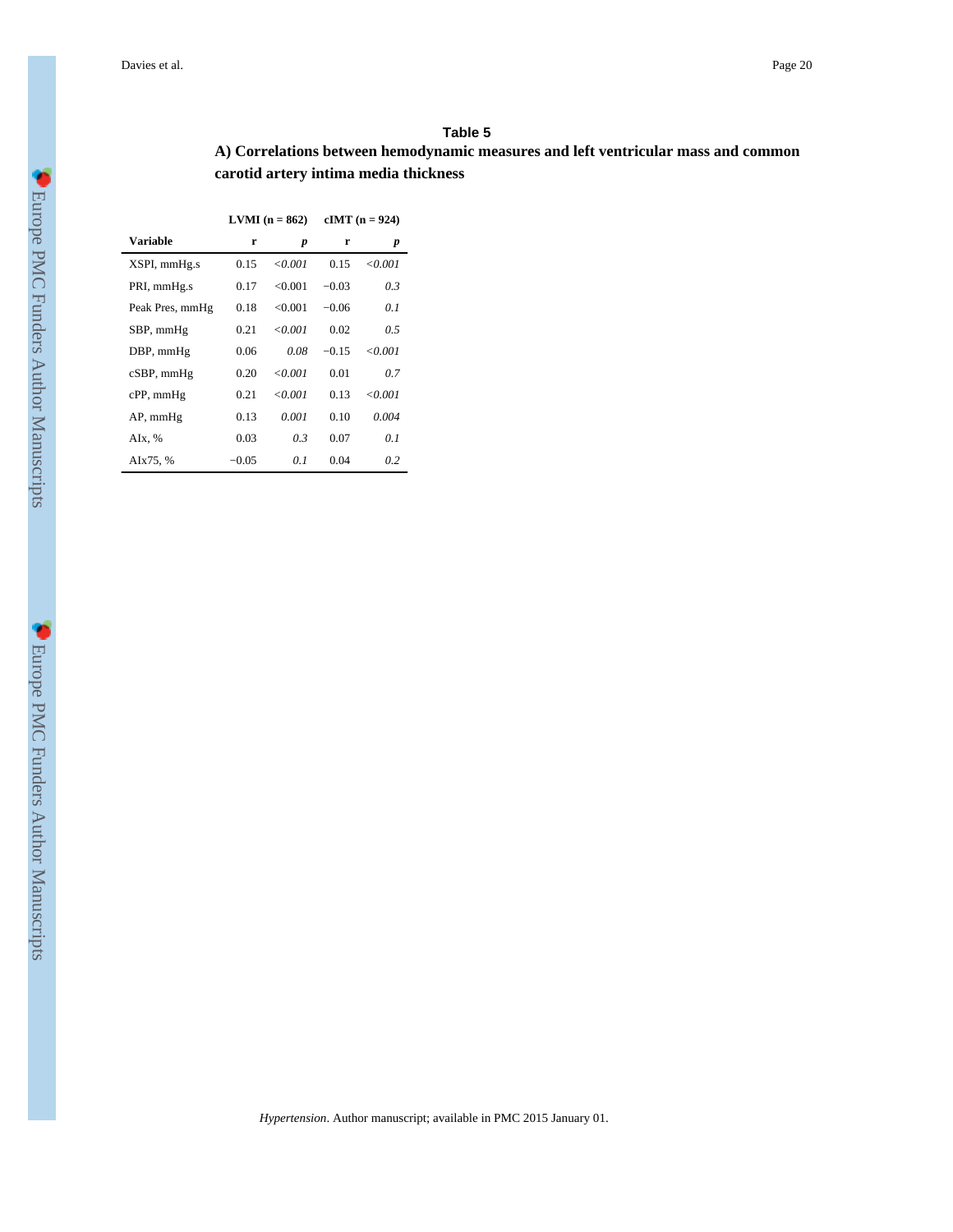# **B) Correlations between XSPI and measures of left ventricular systolic and diastolic function**

| Variable                             | r       | p       |
|--------------------------------------|---------|---------|
| Ejection fraction, %                 | 0.10    | 0.003   |
| Midwall fractional shortening        | 0.10    | 0.005   |
| $s'$ , cm/s                          | $-0.29$ | <0.001  |
| E/e'                                 | 0.12    | < 0.001 |
| B-type natriuretic peptide), $pg/ml$ | 0.18    | <0.001  |

Data are Pearson's correlation coefficients and respective p values (italics). Abbreviations: AIx – augmentation index, AIx75 heart rate corrected augmentation index, AP – augmentation pressure, bSBP – brachial systolic blood pressure, cPP – central pulse pressure, cIMT – common carotid artery intima media thickness, cSBP – systolic blood pressure, DBP – diastolic blood pressure, E/e′ - ratio of peak early transmitral flow velocity to peak early diastolic mitral annulus velocity, LVMI- left ventricular mass index, Pres – reservoir pressure, PRI –reservoir pressure intergral, s′ – peak systolic mitral annulus velocity, XSPI – excess pressure integral.

*¶* B-type natriuretic peptide was measured in 898 individuals and log transformed prior to performing correlation.